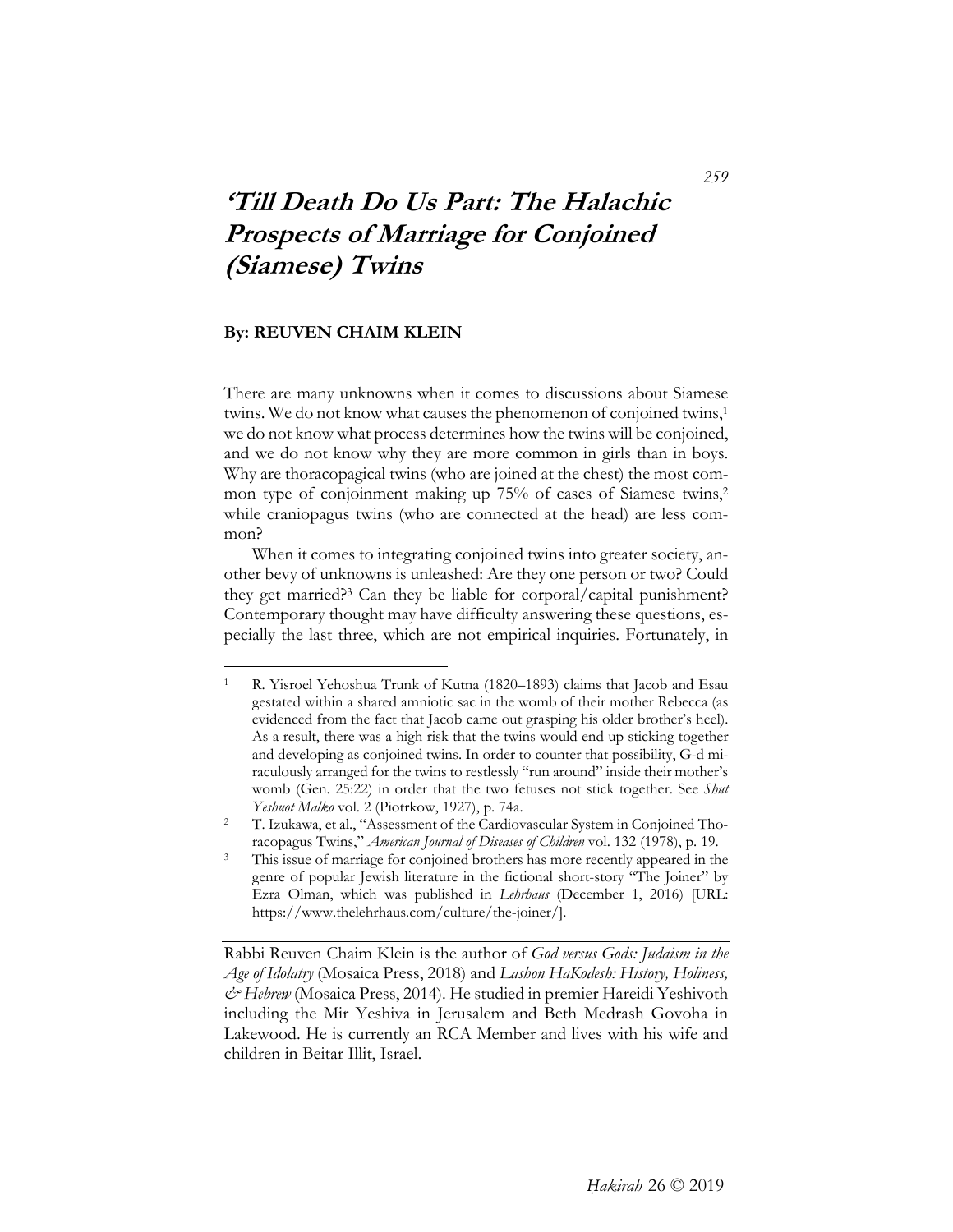the world of halacha, a methodology exists for approaching such questions, and while the final rulings may be subject to dispute, the halachic realm certainly remains a forum for intelligent discussion of the topic.

#### **Two-headed Men in the Talmud and Midrash**

-

Any and all discussion about the status of conjoined twins in halacha begins with a Talmudic passage that seems to address the issue—at least in some limited way:4

Plimo asked Rebbe: "He who has two heads, upon which head should he lay *tefillin*?" He said to him, "Either rise up and go into exile or accept excommunication upon yourself." Meanwhile, a certain man came and told Rebbe: "A baby was born to me that has two heads. How much am I required to give to the Kohen [for redemption of the firstborn]?" A certain elder came and taught to him that he was obligated to give ten *sela* [instead of the usual five].

The Talmud then clarifies this ruling by explaining that redemption of the firstborn is dependent on the "head" (*gulgolet*)5 as is implicit in the

<sup>4</sup> Previous treatments of this topic include: J. D. Bleich, "Conjoined Twins," *Tradition: A Journal of Orthodox Jewish Thought* vol. 31:1 (1996), pp. 92–125; J. D. Bleich, "*Hafradat Teomim Siamiim Baalei Lev Echad*," *Or ha-Mizrach* vol. 45 (1997), pp. 70–88; pp. 92–125; J. D. Bleich, "Conjoined Twins," in *Bioethical Dilemmas* (Hoboken, NJ, 1998), pp. 283–328; and E. Reichman, "Are Two Heads Really Better Than One? Halakhic Issues Relating to Conjoined Twins and a Two-Headed Person," *The Journal of Torah and Medicine of the Albert Einstein College of Medicine Synagogue and RIETS* vol. 4 (New York, NY: Yeshiva University Press, 2012), pp. 35–59. This paper intends to summarize the relevant arguments in those works and supplement them, with a focus on sources not thoroughly discussed previously. 5 The Torah uses the word *gulglotam* when describing the general census of the

Jewish People (sans the Tribe of Levi), but does not use that word when describing the census of the Tribe of Levi. R. Moshe Sofer (1762–1839) in *Shut Chatam Sofer* (*Yoreh Deah* §294) cites those who explain that this is because the word *gulglotam* implies that each *head* should be counted separately, even if one *person* has two heads. Therefore, when counting the Tribe of Levi, the Torah does not use that word because the Levities are counted from the age of thirty days and up. Since a child born with two heads *could* live beyond thirty days, using the word *gulglotam* might cause a child with two heads to be doublecounted. Therefore, the Torah does not use that word for the Levitical census. However, the rest of the Jews were counted only from the age of twenty years, and a child born with two heads cannot possibly live that long—because having two heads is considered a *treifah* with a limited lifespan of twelve months—so the Torah was free to use the word *gulglotam,* without being wary of double-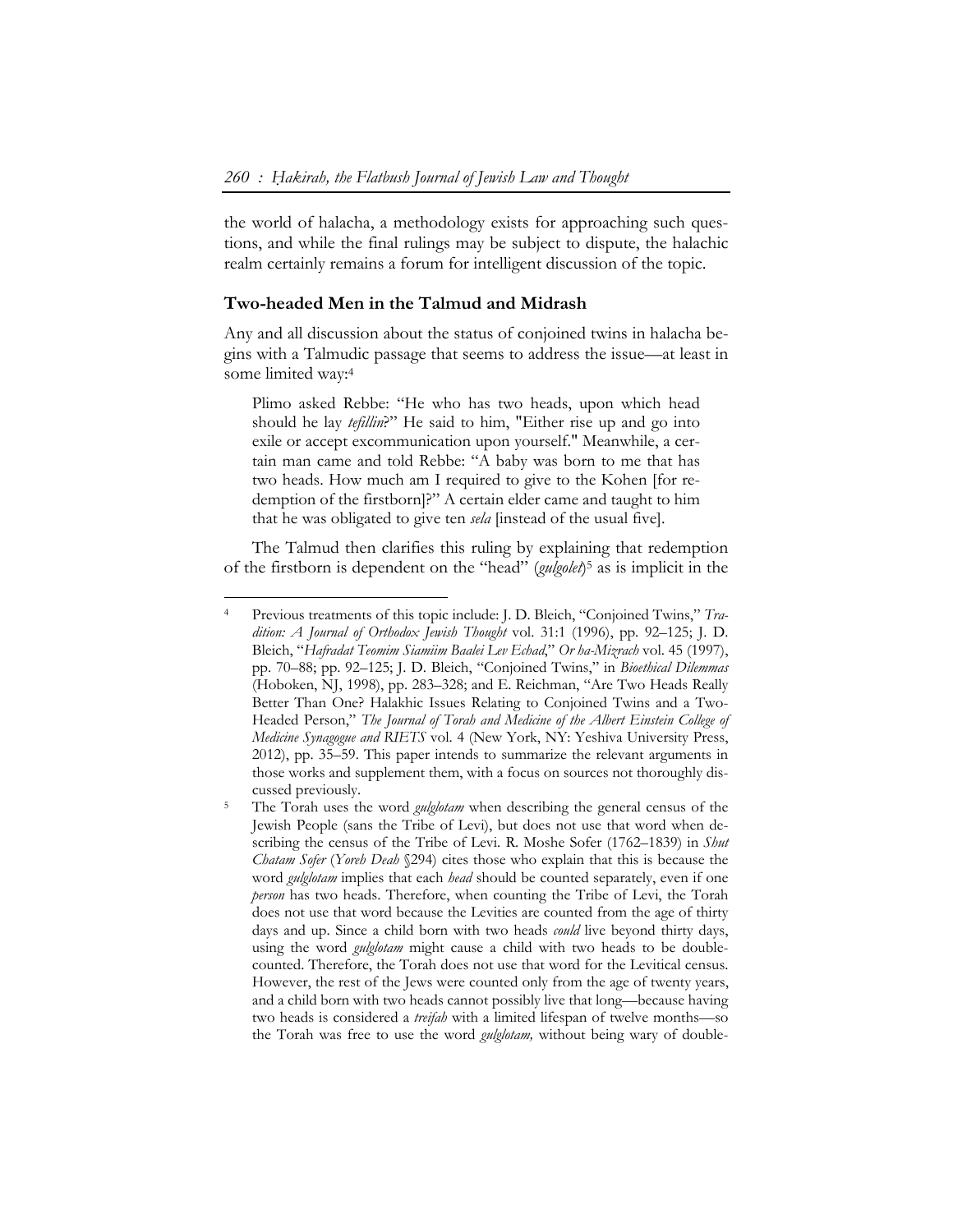wording of Numbers 18:3. Therefore, because both heads of the firstborn could have simultaneously left the mother's womb, both have the status of the firstborn and the father is obligated to redeem both heads from the Kohen.6

R. David Ganz (1541–1613) writes in the name of the Roman historian Dio Cassius (155–235) that in the time of the Roman Emperor Antonius Pius (86–161), a woman gave birth to a boy that had two heads.7 R. Matisyahu Strashun (1817–1885)8 writes that he is inclined to say that this person is the child mentioned in the Talmud who was born in the time of Rebbi (a contemporary and friend of Antonius).9

However, R. Yitzchak of Vienna (1200–1270) writes that the Talmud sometimes refers to fantastic phenomena that do not really exist, and cites Plimo's question as an example of such an occurrence.<sup>10</sup>

Nevertheless, other Tosafists<sup>11</sup> write that while a person with two heads does not exist in *this world*, it does exist in the realm of the demons.12

counting. Nonetheless, in light of the other sources that we shall discuss below, R. Matisyahu Strashun in *Mitet-Yah* (to *Shemot Rabbah* §2:5) argues that a person with two heads *can* live beyond twelve months because only a *treifah* due to the *absence of a limb* has such a limited lifespan, but not a *treifah* due to the *presence of an extraneous limb* (*Shach*, *Yoreh Deah* §57:48). See also *Yad David* (to *Menachot* 37a), *Shut Chikrei Lev* (*Yoreh Deah* vol. 1 §26), *Shut Pri ha-Sadeh* (vol. 3, §139), *Shut Avnei Nezer* (*Yoreh Deah* §399), *Petach Einaim* (to *Menachot* 37a), *Chiddushei ha-Grach al ha-Shas* (*Menachot* 37a), and *Chazon Ish* (*Yoreh Deah* §183).

Similarly, R. Chaim Kanievsky in *Taama de-Kra* (to Num. 26:53) explains that the Torah does not say *gulglotam* in the context of inheriting portions of the Holy Land because a two-headed person receives only one portion (as seen from the story about King Solomon, see below), yet writing *gulglotam* would imply that for every *head*, a portion is allotted. Nonetheless, this explanation is not so clear-cut because the Midrash concerning King Solomon does not state that *every* time somebody has two heads, they are allotted only one portion of their father's inheritance. Rather, the Midrash means that *if* it can be proven that the two heads really belong to one person, then he receives a single portion of inheritance. But if they are actually two people conjoined together, then the Midrash does not offer any ruling on that case.<br>
6 *Menachot* 37a.<br>
7 *Tzemach David,* Unit II, Year 3904.<br>
8 *Mitet-Yah* to *Shemot Rabbah* §2:5.<br>
9 See also A. G. Hug, *Fecunditas, Sterilitas, and The Politics of Reproduction at* 

<sup>(</sup>Doctoral dissertation), p. 155. 10 *Ohr Zarua* (*Aveilut* §424). 11 See *Tosafot* (to *Menachot* 37a). 12 R. Avraham Chaim Schor (d. 1632) explains (*Tzon Kadoshim* to *Menachot* 37a) that

Rebbe told Plimo to go into exile because the *Zohar* says that in the place to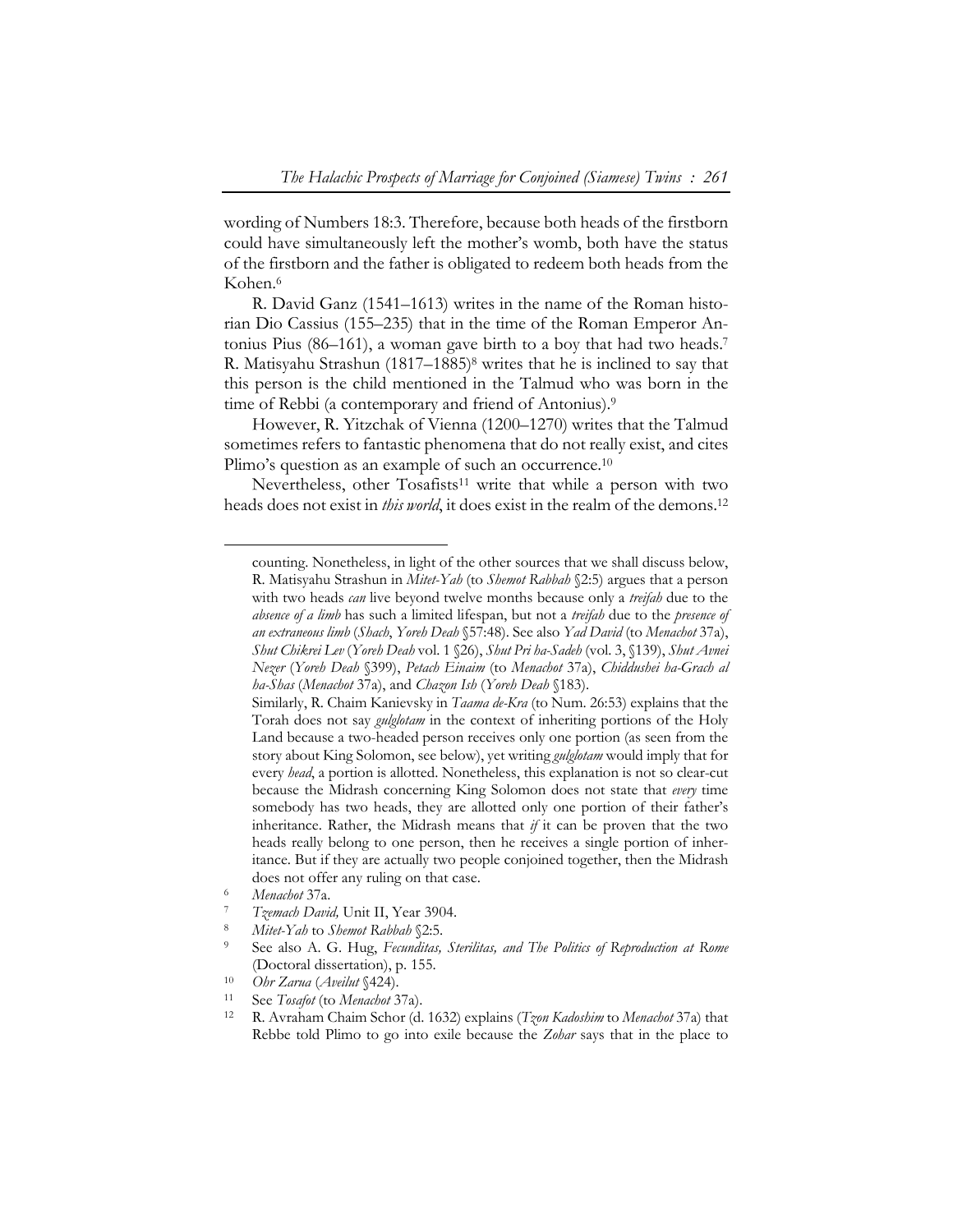To that effect, the Tosafists cite a Midrash<sup>13</sup> that relates that Ashmadai, the king of the demons, brought before King Solomon a two-headed demon from the netherworld. That demon married a single-headed human woman and fathered single-headed children and two-headed children. Upon the demon's death, his two-headed children demanded double portions of his estate, while his single-headed children contested that claim.

The Tosafists do not cite the conclusion of this Midrash, but other sources do. R. Betzalel Ashkenazi (1520–1592)14 relates that King Solomon covered one of the heads with a linen cloth and poured boiling water on the other. In response to the pain, both heads screamed out, proving to the wise king that the two-headed entity is indeed one person and not two.

Similarly, R. Yehuda Aryeh Modena (1571–1648)15 writes that he heard that Solomon used boiling water to determine whether both heads feel the same pain. R. Yosef Chaim of Baghdad (1832–1909) writes16 that what R. Modena wrote was an incomplete version of the Midrash. To supplement the story cited by the Tosafists, he cites the conclusion found elsewhere: Solomon asked for a linen cloth, hot water, and aged wine. He covered one head with the linen cloth and began to pour the hot water and aged wine on the other head. Suddenly, both heads screamed out, "We are dying! We are dying! We are one, we are not two! We will no longer say we are two people."<sup>17</sup>

R. Dr. Azriel Rosenfeld (1931–2004) draws from the Talmudic source above that a person with two heads is considered one person. He argues that if they were two people, then the query Plimo posed before Rebbe would be moot because both people would independently be obligated to don *tefillin*. Similarly, if they were considered two individuals, then surely their father would be obligated to give only five *sela* to the Kohen in order to redeem them because only one of them is the firstborn. However, from

where Cain was exiled, there are people with two heads. Therefore, Rebbe told

Plimo to go into exile because there he would find such a person. 13 R. Mordechai (in *Halachot Ketanot*, end of *Hilchot Tefillin*) cites this tale in the name of *Pirkei de-Rabbi Eliezer*. However, R. David Luria (1798–1855), in his introduction to *Pirkei de-Rabbi Eliezer* (*Kuntres ha-Mavo* §7), correctly points out that this

story does not appear in *Pirkei de-Rabbi Eliezer*.<br>
<sup>14</sup> Shittah Mekubetzet (there).<br>
<sup>15</sup> Ha-Boneh to Ein Yaakov (Menachot 37a).<br>
<sup>16</sup> Ben Yehoyada to Rosh Hashana 21b.<br>
<sup>17</sup> A. Jellnik (ed.), *Bet ha-Midrasch* (Leipzig, (ed.), *Otzar Midrashim* vol. 2 (New York, NY, 1915), pp. 533–534. See also *Sinai*  vol. 19 (1956), pp. 20–23.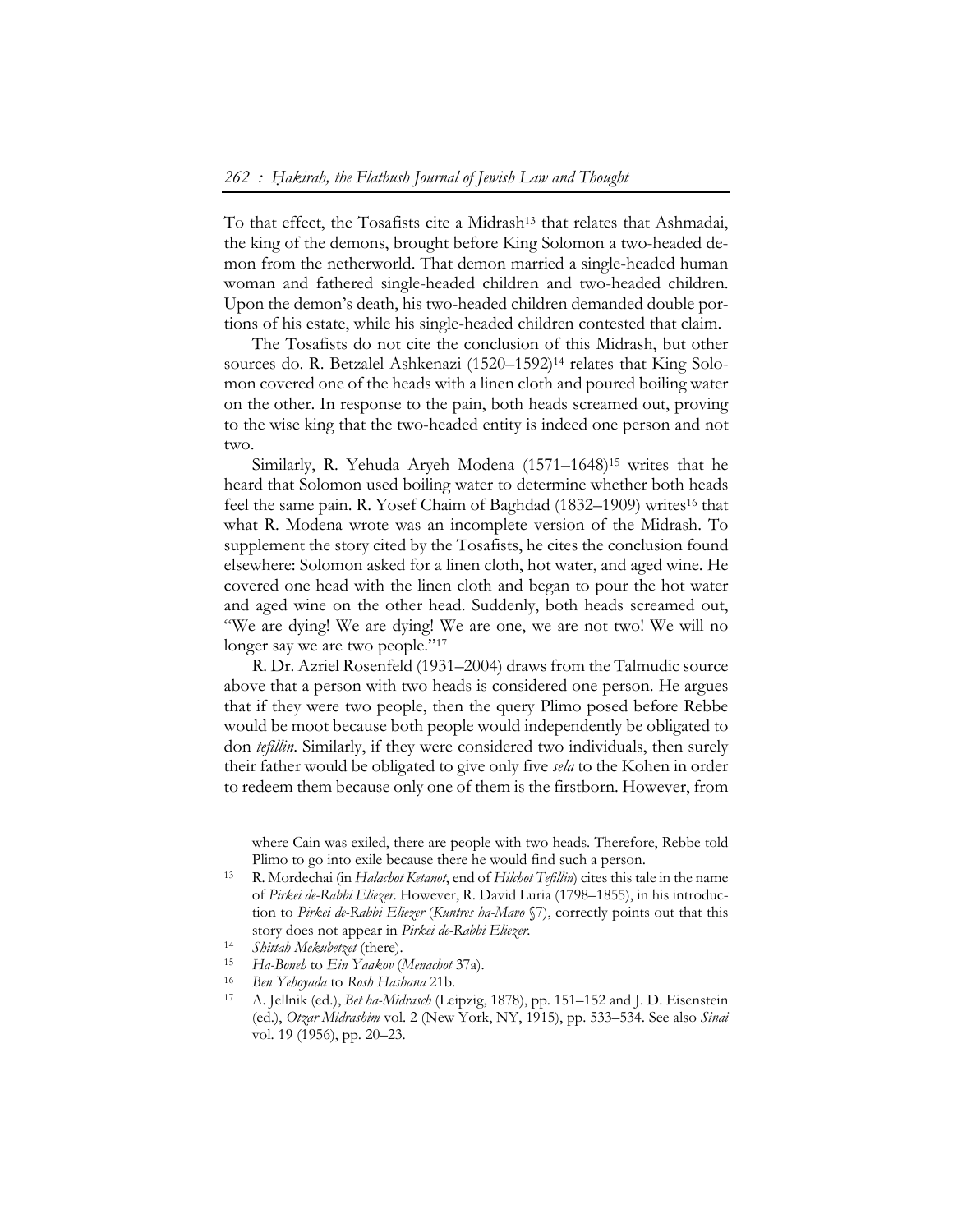the Midrashic source above, R. Rosenfeld sees that a two-headed person *can* have the halachic status of two people, provided they have independent senses.18

If we assume that the "two-headed person" refers to a pair of conjoined twins who have only two heads, but no duplication of other major body parts—known as dicephalic twins—then we can attempt to determine the halachic status of such twins based on the above sources. Following Rosenfeld's methodology, if we can determine that these twins have independent senses, then they are considered two people, and if they share their senses, then they are considered one person. From the story of King Solomon, we may posit that the specific sense that determines individualism or dualism is the sense of touch.

# **Conjoined Twins in Rabbinic sources**

Before moving on to the halachic debate over the nuptial possibilities for conjoined twins, we will first survey accounts of such twins in both rabbinic and secular literature, searching for a precedent upon which we may base our underlying assumptions.

One of the earliest appearances in rabbinic literature may be the Midrash itself. The Midrash<sup>19</sup> says that G-d is allegorically called the "twin" of the Jewish people (Song of Songs 5:2) because just as with twins, if one feels pain in his head, his fellow twin also feels it, so does G-d feel the pain of the Jewish people, as it says, "With him, I am in distress" (Ps. 91:15). R. Matisyahu Strashun finds it far-fetched to interpret this passage as referring to regular, non-conjoined twins because he does not see how one twin feels the pain of his sibling.20 Instead, R. Strashun assumes that the Midrash refers to conjoined twins who can possibly feel the sensations of each other (see below).21

<sup>18</sup> See A. Rosenfeld, "The Heart, the Head, and the Halakhah," *New York State Journal of Medicine* (October 15, 1970), pp. 2616–2617.<br>
<sup>19</sup> *Shemot Rabbah* §2:5.<br>
<sup>20</sup> Recent popular literature reports heightened empathy and possibly even ESP

amongst twin siblings—even if they are not conjoined—than amongst other segments of the population. If this is true, then the Midrash can reasonably be interpreted to refer to regular twins. Nonetheless, I have been unable to find proper medical studies that either confirm or deny such phenomena. 21 *Mitet-Yah* (to *Shemot Rabbah* §2:5).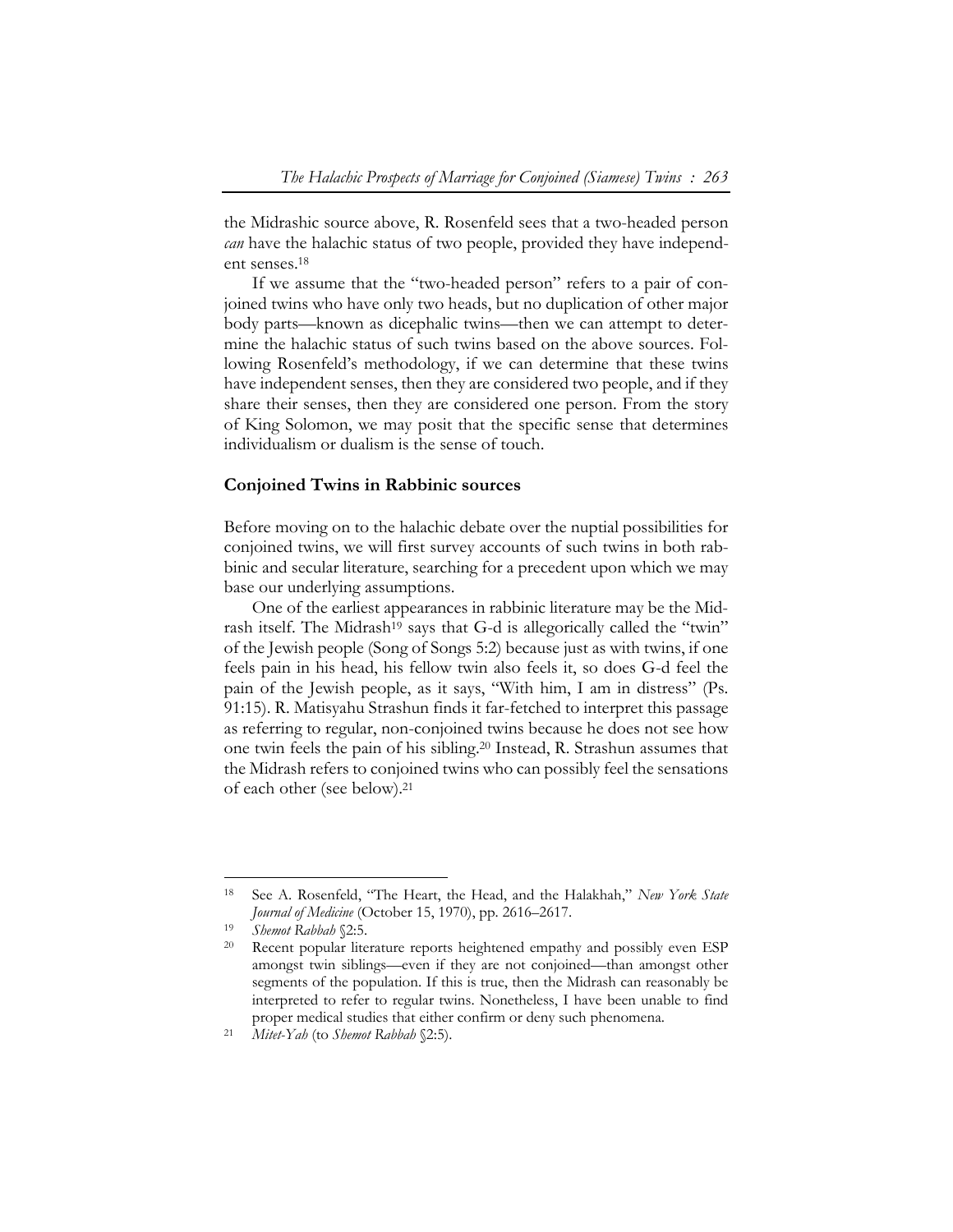A brief mention of two-headed people appears in the medical writings ascribed to Maimonides (1135–1204), who attributes a spate of such births to a solar eclipse.22

R. Isaiah of Trani (1180–1250) reports that he heard from other Jews that they saw a twenty-year-old woman with two backs, two spines, and two heads. Each head had its own pair of eyes, could eat independently, and had its own two arms (in total, four eyes and four arms). But, from the waist and downwards, she had one singular body. This lady was paraded before the local king dressed in fine clothes.23

Later, R. Gershon ben Shlomo of Catalonia (a 13th-century Spanish sage)<sup>24</sup> writes that sometimes a woman can give birth to a child that has two heads and two upper-bodies, while from the navel downwards, they share a body. He claims to have seen such a child. He also mentions that Ali Ibn Ridwan (988–1061), an Egyptian-Arabic physician, testifies in his commentary to Galen's medical writings to having seen such a monstrosity.

What is more, R. Gershon records the following story in the name of the Muslim philosopher Avicenna/Ibn Sina (980–1037):25 A woman once gave birth to Siamese twin girls who had separate heads, hands, and feet, but were joined at the hip. Eventually, somebody proposed marriage to one of these sisters (A), but the other sister (B) refused. B not only refused, but she also claimed that A should not get married because her would-be husband will end up seeing her (B) naked (a universal violation of decency/privacy). The two sisters went to court, where a wise judge presided. When the two sisters sat in front of the judge, the judge called B and asked her to stand on her feet, but she was unable to move from

<sup>22</sup> S. Muntner (ed.), *Kitvei Refuiim Pirkei Moshe* (Jerusalem: Mossad HaRav Kook, 1952), p. 302. 23 See *Piskei ha-Rid, Niddah* (Jerusalem: Machon HaTalmud HaYisraeli, 2012), pp.

<sup>34–35</sup> and *Piskei ha-Rid, Chullin* (Jerusalem: Machon HaTalmud HaYisraeli, 2012), pp. 220–221. *Chiddushei ha-Ritva* (to *Niddah* 24a) writes that he saw one authority who testified about a woman with two backs and two spines, and she lived considerably long. R. Chaim Yosef David Azulai (1724–1806) in *Petach Einaim* (there) cites an alternate version of *Ritva*'s commentary in which he identifies the authority in question as R. Oshaya. R. Azulai proposes emending that passage to read "R. Yishaya," a reference to the above-mentioned testimony of R. Isaiah of Trani. This passage is also found in R. Dosa the Greek's hithertounpublished commentary to *Chullin*, which was recently discovered in the socalled "European Genizah." 24 He was the father of R. Levi ben Gershon (1288–1344)—better known as Ger-

sonides/Ralbag—and was possibly the son-in-law of Nachmanides. 25 After some perusing, I have been unable to locate this story in Avicenna's own writings.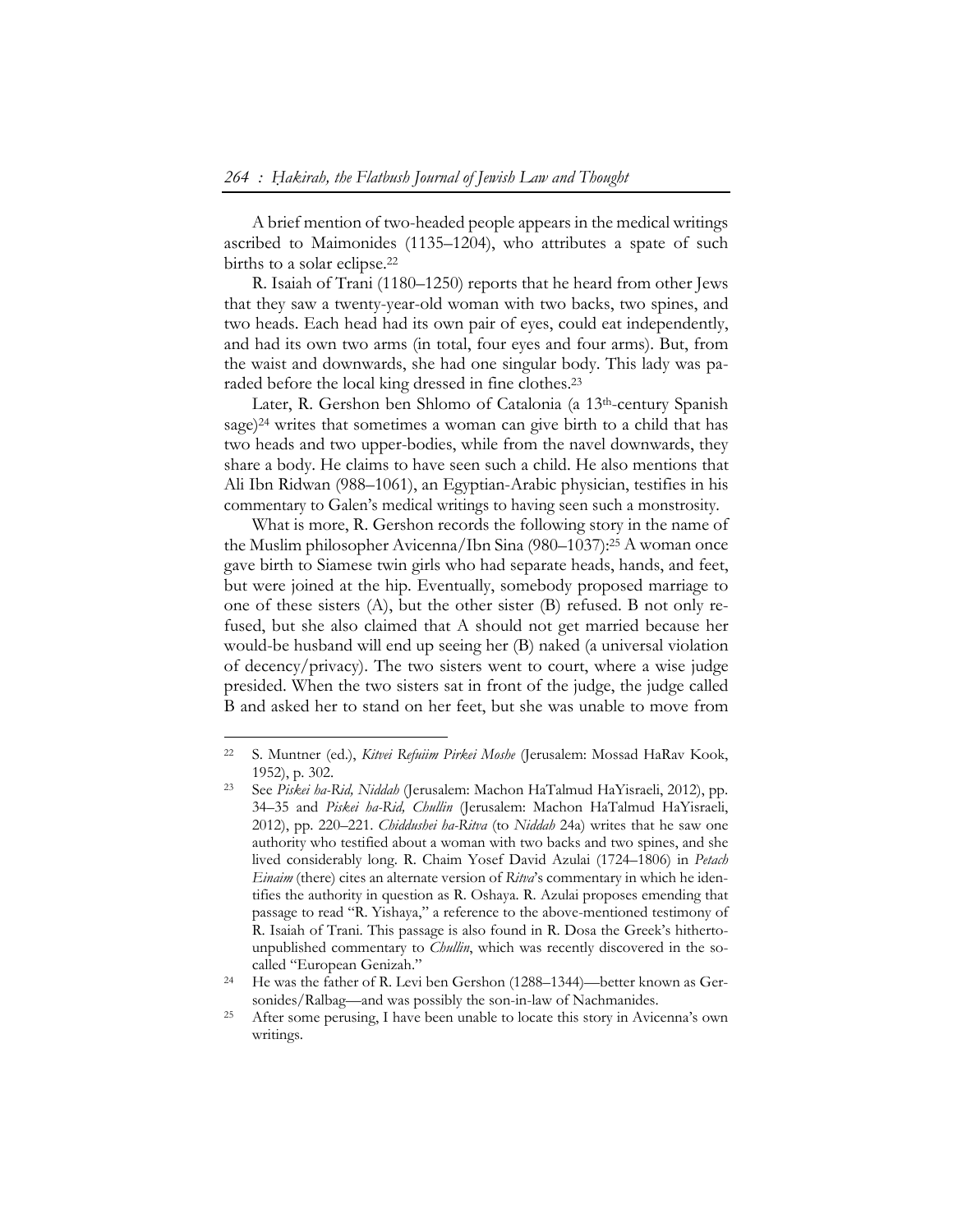her place to stand before the judge. He then called A and asked her to stand up. A was not only able to stand up, but she forcibly dragged B along, so both sisters stood before the judge. From this, the judge deduced that in reality A is the main person who controls the shared body and B is akin to a parasite who feeds from A's body. Therefore, the judge ruled that A was allowed to get married. Not long after A got married, B died from utter embarrassment and distress, and, a short while later, A also died due to her sister's rotting remains attached to her person.<sup>26</sup>

R. Tuviah the Physician of Frankfurt (1653–1728), a graduate of the University of Padua, affirms that while training in medicine, he was shown the embalmed body of twin girls who shared a stomach. He also cites the same story that R. Gershon does in the name of Avicenna.<sup>27</sup> Similarly, R. Yosef Chaim of Baghdad<sup>28</sup> tells of a woman in Baghdad who gave birth to a baby with two heads. Although the child had two necks and two fully developed heads, the rest of the child's body was singular. Nonetheless, that baby did not live more than three days.

R. Chaim Elazar Shapiro of Munkatch (1868–1937)29 writes that as a child, he saw in Vienna conjoined twins who had two upper bodies (i.e. head, neck, and hands), but from the waist down, they shared one body.<sup>30</sup> R. Shapiro finds it difficult to argue that halacha considers them as one person, given that they had two separate hearts and heads. He therefore concludes that in such a case, each twin should don his own pair of *tefllin*. 31

<sup>&</sup>lt;sup>26</sup> Shaar ha-Shamayim (Warsaw, 1876), p. 25a<br>
<sup>27</sup> Maase Tuviah (Olam ha-Katan, ch. 6).<br>
<sup>28</sup> Ben Yehoyada (to Menachot 37a).<br>
<sup>29</sup> Ot Chaim ve-Shalom (§27:9).<br>
<sup>30</sup> Based on the time, place, and anatomic description, Rei that R. Shapiro observed the Tocci brothers (see below). 31 The Talmud (*Megillah* 7a) rules that the commandment of giving alms to the

poor on Purim requires one to give charity to two separate poor men. R. Yaakov Bendtman (d. 1861) was once asked about whether one can fulfill this commandment by giving charity to one person who has two heads (*Shut Zichron Yaakov*, end of  $\sqrt{7}$ ). He answered that if such a person existed, then one can possibly do so. However, he notes, such a two-headed person does not exist in this world, as asserted by *Tosafot* (cited above). R. Bendtman nonetheless adds that the case discussed by R. Reischer (below) is not one person with two heads, but two people joined at the head.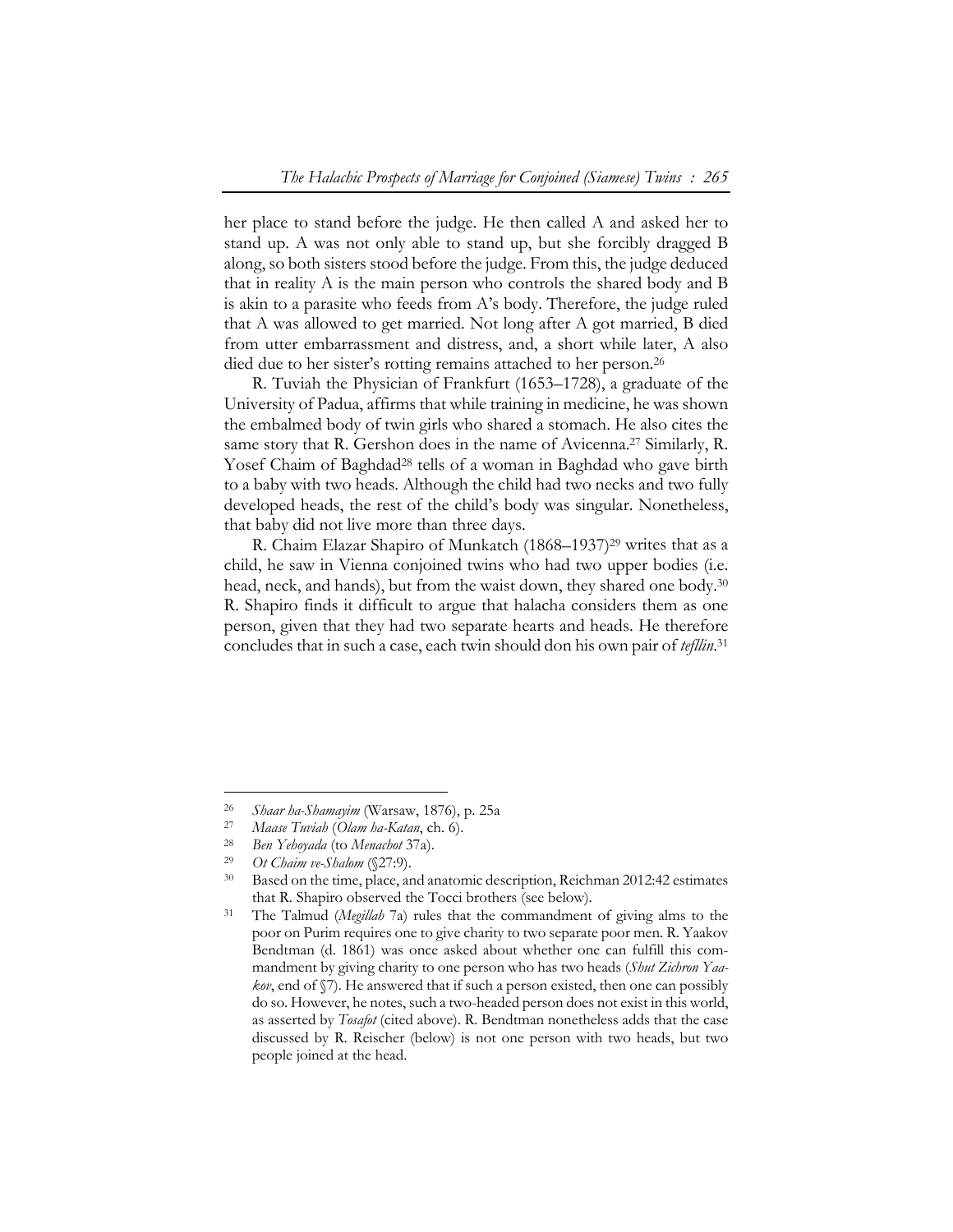# **Rabbi Chagiz's rulings**

R. Yisrael Yaakov Chagiz (1620–1674) writes:

> "I remember that I saw in Italy32 a gentile—about twenty-five years old—who was born attached to his twin until his waist, chest adjacent to chest, and from there they were attached. And he was mobile and completely like any other person. The smaller [twin]'s head is inclined towards one side and his feet were hanging downwards and reached to the knees of the larger [twin] and he did not have any feeling at all [in the attached part of his body], rather it was like a limb whose senses have been dulled and he lived many years with his twin."33



Three questions were raised: <sup>1></sup> If one murders the smaller twin, is the

*A contemporary drawing of the Colloredo twins born in Italy in 1617*. Public domain.

murderer liable or do we consider the smaller twin halachically non-existent? 2> Does we circumcise such a child? 3> How does this person live? The first two questions are purely halachic, while the last question is scientific.

R. Chagiz opens his responsum by answering the last question first. He asserts that the smaller twin is sustained through the liver of his twin brother which filters and sends blood to his liver, just as a mother's liver (and placenta) performs that function for her unborn child in utero. Regarding the smaller twin's halachic status, R. Chagiz argues that this person has the halachic status of a *goses* (a moribund individual), but he is nonetheless circumcised. R. Benzion Alkalei (1858–1913),<sup>34</sup> disagrees

<sup>&</sup>lt;sup>32</sup> Based on the time, location, and description recorded by R. Hagiz, Reichman 2012:52 asserts that he is referring to the Colloredo brothers, Lazarus and his parasitic twin Joannes Baptista, who were born in Italy in 1617. J. Bondeson, "The Biddenden Maids," *The Two-Headed Boy and Other Medical Marvels* (Cornell University Press, 2004), p. x cites a French historian named Henri Sauval (1623– 1676) who wrote that Lazarus actually committed murder and was acquitted by a court of law on the grounds that punishing him with the death penalty would effectively kill his parasitic twin, as well. 33 *Shut Halachot Ketanot* (vol. 1, §245). 34 In his work *Halacha Ravachat* (a commentary to R. Chagiz's *Halachot Ketanot*).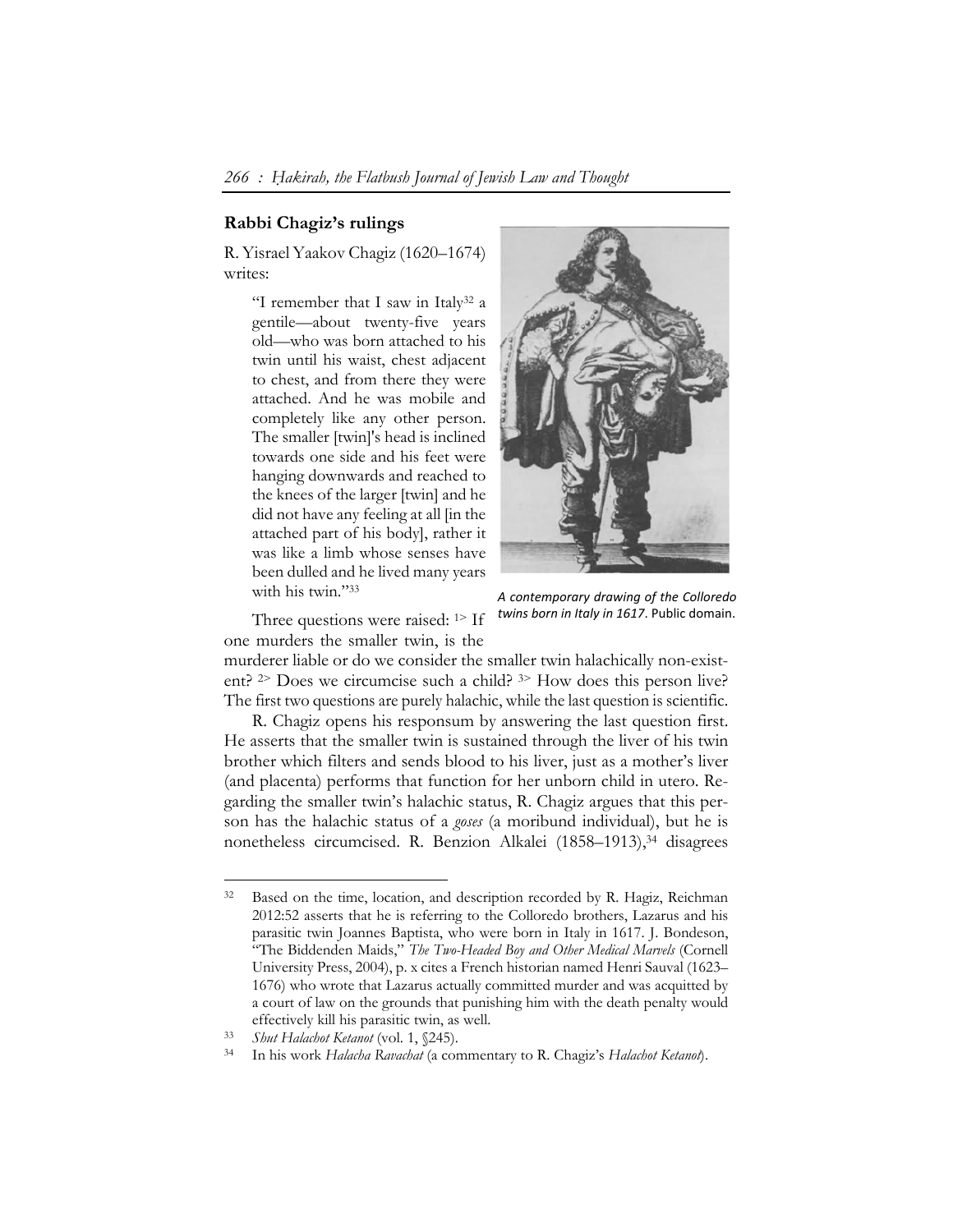with this last ruling, arguing that if such a person is considered a *goses*, then surely he is exempt from the commandment of circumcision. One cannot even *move* a *goses*, let alone surgically remove his foreskin. R. Chagiz also discusses whether or not one should recite the benediction *mishane habriyot* upon seeing such a person and whether or not this child is entitled to a portion in his father's inheritance.

While not discussing conjoined human twins, *per se*, R. Chagiz was also asked about how to view the existence of conjoined chicks:

QUESTION: In Verona, they showed two chicks that were attached from the side. It appears that they came from two different egg yolks. They had two heads, two necks, four feet, and both heads were able to eat. What is [the halachic status of this chicken (i.e. may it be eaten and how)]?

ANSWER: It is a creature from the Six Days of Creation. According to the opinion that Adam was created thusly<sup>35</sup> [i.e. Adam and his partner originally formed one back-to-back person], the other animals of creation were also possibly created so.36 If they [the chickens] live for twelve months, you may<sup>37</sup> slaughter both heads like one (so as not to [invalidate the slaughtering by way of] waiting [in the middle of slaughtering]) [and the chicks may be eaten].38

Although the rabbinic sources above clearly chronicle cases of conjoined twins—with limited discussion of some halachic ramifications of such a condition—none of them address the possibility of marriage for such people. The only source that comes close to dealing with that issue is the story cited in the name of the non-Jewish scholar Avicenna.

<sup>35</sup>*Eruvin* 18a. 36 R. Yosef Engel (*Gilyonei ha-Shas* to *Berachot* 61a) cites the commentary of Chizkuni (to Gen. 2:23) who explicitly writes that only man was created thusly, while other animals were not. In R. Engel's assessment, this passage offsets R. Chagiz's supposition. 37 See *Shut Shaar ha-Zekenim*, *Beit Milo* §19 who disagrees with R. Chagiz and rules

that an animal with two heads is considered a *treifah* and may not be eaten. See also *Darkei Teshuvah* (*Yoreh Deah* §50:16) regarding such an animal. 38 *Halachot Ketanot* (vol. 1, §249).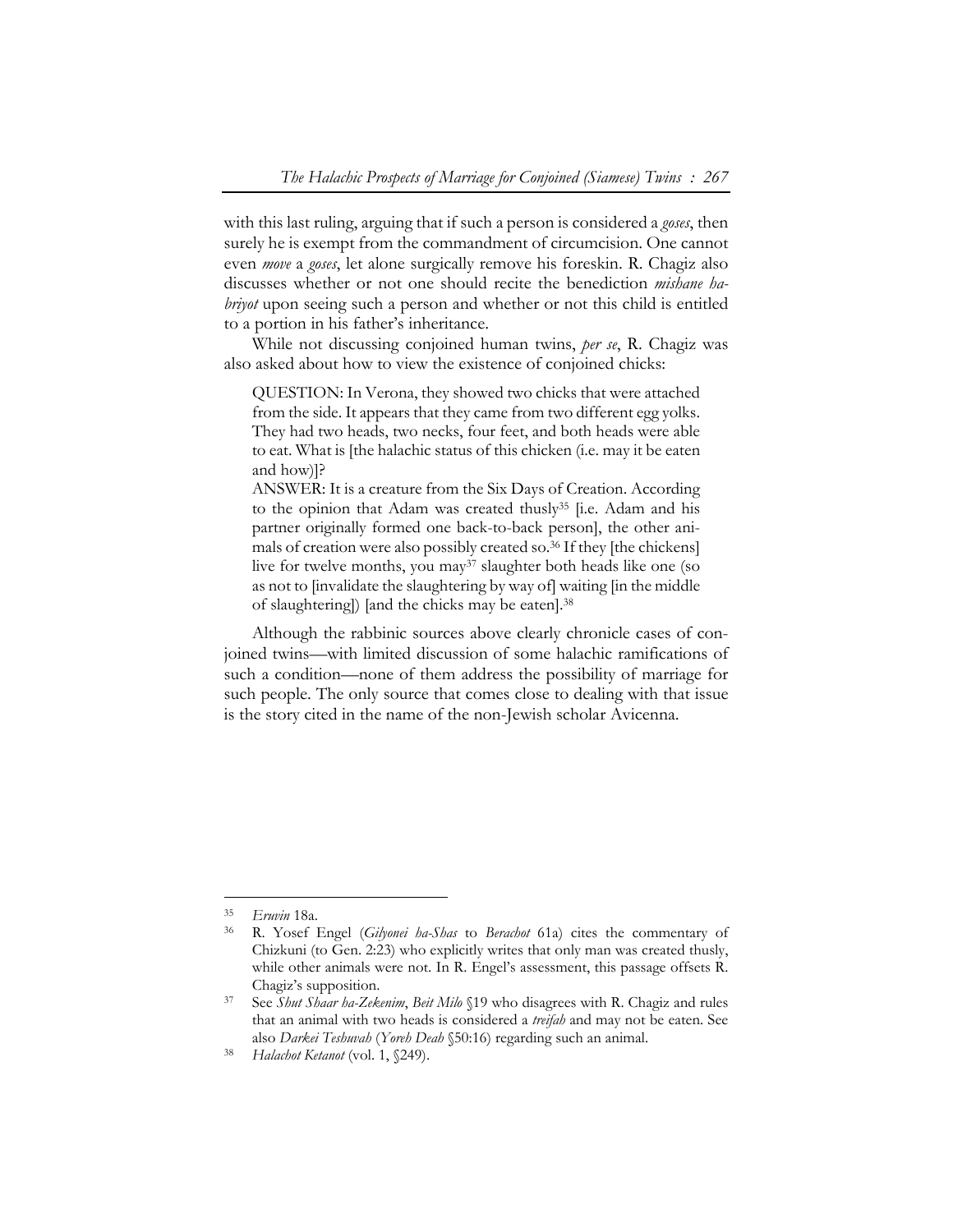#### **Conjoined Twins in non-Jewish Sources**

From the eleventh century and onwards, as reports of conjoined twins increased, Christian scholars began to debate, *inter alia*, whether conjoined twins could contract a valid marriage.39 A Christian scholar in France named Eustache of Grand Court (who lived in the late 13<sup>th</sup> century thru early 14th century) was asked about the theoretical possibility of marriage for conjoined twins. He answered this query by responding in the negative. He rejected the possibility of marriage for conjoined twins—female twins, in the case he considers—on the grounds that they are considered two distinct people with two distinct wills.40

Eustache buttresses his position with a triad of arguments: Firstly, marriage, by definition, requires the consent of two entities. Therefore, since conjoined twins have separate intellectual faculties, both would need to accede to marriage, making the total parties in the marriage contract three, instead of two. Ergo, marriage for conjoined twins is, by definition, impossible. Secondly, even if one sister should wed, leaving the other a legal spinster, such an arrangement is also untenable. Because the two sisters have only one shared genitalia, then when the married sister cohabits with her husband, he has effectively committed adultery by fornicating with she who is not his wife. Thirdly, not only would the husband violate the ban on adultery, he would also concurrently commit incest by lying with his wife's sister.<sup>41</sup> Nonetheless, Eustache ultimately concludes that because the twins have "separate wills and separate acts of consent" they can, in fact, independently enter valid marriages.42

Indeed, historians mention several cases of conjoined twins—both male and female—who actually did wed. One historical source mentions

<sup>39</sup> See I. Resnick, "Conjoined Twins, Medieval Biology, and Evolving Reflection on Individual Identity," *Viator* vol. 44:2 (2013), p. 347.<br><sup>40</sup> Another "practical" ramification of the legal status of conjoined twins for Chris-

tian scholars was whether they required one baptism or two. The English church leader John Peckham (1230–12921) considers both options in response to such a question. Ultimately, he concludes that conjoined twins have two souls, so the pair requires separate baptisms, a position also adopted by Guido of Mont Rochen (a 14th-century Spanish priest). Similarly, Henry of Ghent (1217–1293) wrote that if conjoined twins have two hearts, then they require two separate baptisms, but if they share one heart, they need only one (Resnick 2013:356– 358; 363). 41 Maimonides (Laws of *Melachim* 9:5) lists the forbidden incestuous relationships

for non-Jewish people and does not mention any prohibition of marrying two sisters. That prohibition applies only to Jews. 42 Resnick 2013:354–355.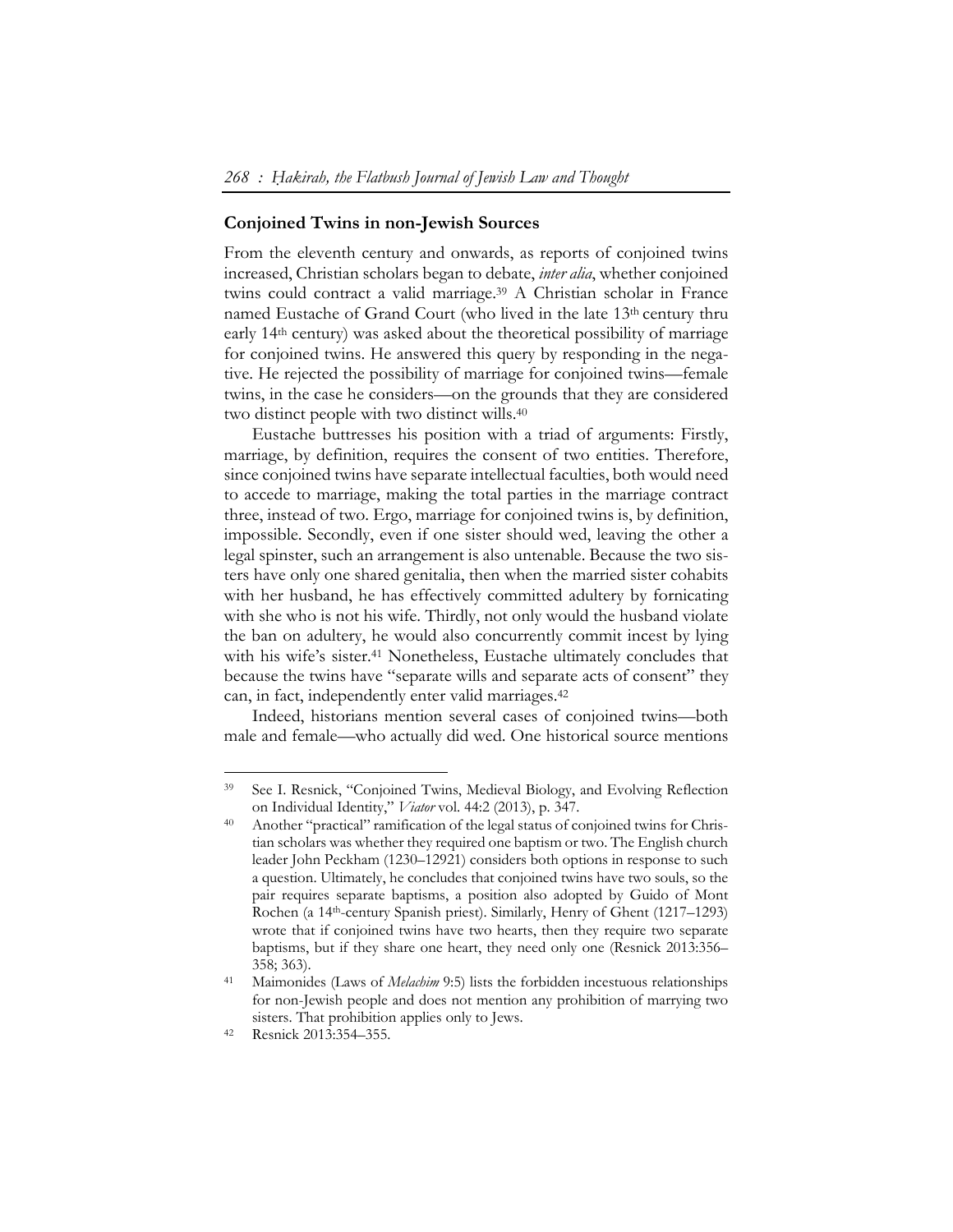the case of conjoined brothers in Switzerland in 1538. They were observed at the age of 30, by which time both faces had beards and the twoheaded man was happily married to one wife.43

Conjoined twins are colloquially called "Siamese twins" after the case of Chang and Eng Bunker (1811–1874), who were born in Siam (Thailand). Those two brothers were put on display in the famous circus of P. T. Barnum (1810–1891). Eventually, they respectively married two (unjoined) sisters and established a joint home with a bed for four. However, eventually the sisters came to resent each other, so the twins established separate households, alternating weekly with each wife. Chang fathered six normal, healthy children and Eng, five. The brothers lived to the age of sixty-three and ultimately died within hours of each other.44

The famous Tocci brothers (Giacomo and Giovanni Battista) had one set of genitals, but nonetheless married two separate women. This unusual arrangement gave way to a flock of legal questions including how to determine paternity should one of the wives bear issue and how the brothers' fortune may be divvied among their inheritors. In the end, the brothers may have actually died childless. Their exact years of birth and death are unknown, but they lived in the late 1800s.45

The twins Rosa and Josepha Blazek (who were positioned backto-back and joined at the sacrum, known as pyopagic twins) were born in 1878 and were reputed to have married one man.46 On the other hand, Simplicio and Lucio Godina, who were born in 1908,



*The Tocci brothers on display in Berlin (circa. 1891). Public domain.* 

<sup>43</sup> J. Bondeson, "Dicephalus Conjoined Twins: A Historical Review with Empha-

sis on Viability," *Journal of Pediatric Surgery* vol. 36:9 (2001), p. 1436. 44 Bleich 1996:93 and J. G. Wilson & J. Fiske (eds.), "Chang and Eng," *Appletons' Cyclopædia of American Biography* (New York: D. Appleton, 1900).<br><sup>45</sup> Bondeson 2001:1441.

<sup>46</sup> See J. Bondeson, "The Biddenden Maids," *The Two-Headed Boy and Other Medical Marvels* (Cornell University Press, 2004), p. 154.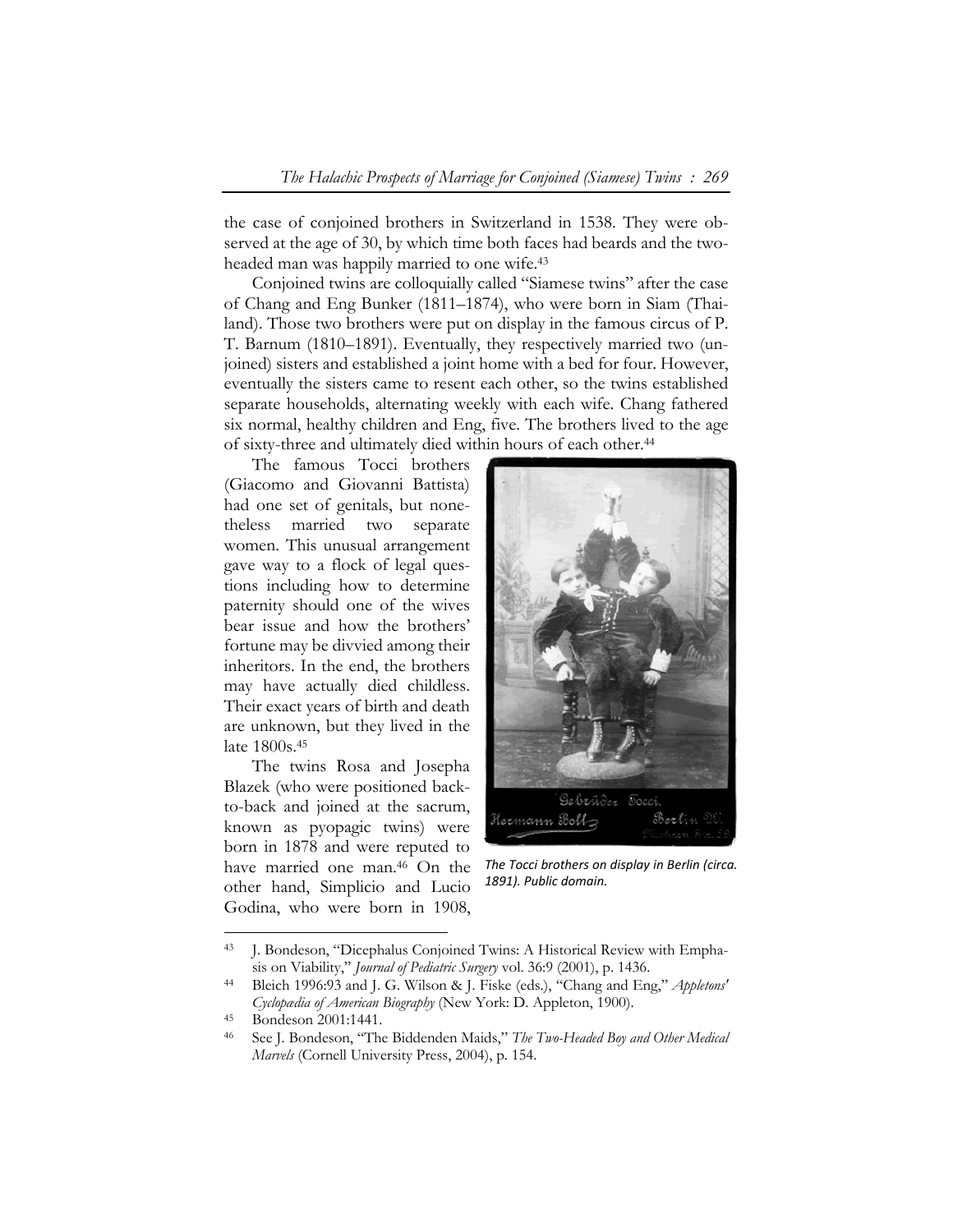were male pyopagic twins and were reputed to have married identical (unjoined) sisters. In 1936, Lucio died of pneumonia and was subsequently surgically separated from his brother Simplicio, who died twelve days later.

# **The Hogan Girls**

In contemporary times, doctors are baffled by the case of Krista and Tatiana Hogan—a pair of twins conjoined at the head. Not only are those girls joined at the head, but they also share parts of their brain. The two girls are reputed to share a thalamus, which is the brain's sensory relay center. As a result, their brains receive sensory input from each other's bodies, so each sister could see through the eyes of the other or could feel the physical sensations experienced by the other. They are, nonetheless, two independent people with their own individual preferences and proclivities.47

## **Demons with Two Heads**

As mentioned above, the Midrash relates that King Solomon tested whether a certain two-headed person was really one person or two by pouring boiling water on one head and seeing if the other reacted. This implies that personhood is defined by the ability to independently experience sensations of touch. In the case of the Hogan twins, then, it would seem that because they share their sense of touch, they might, halachically speaking, be considered one person. This conclusion is somewhat odd because the two girls definitely have different personalities and besides their shared sensory perception, they have the ability to *think* independently from one another.

R. Yitzchok Minkovski of Karlin (1788–1851) writes that the type of two-headed beings mentioned in the Midrash are not people and do not have the halachic status of people. Even if they were to accept upon themselves the commandments of the Torah (i.e., they would convert to Judaism), they still would not become obligated in the commandments because they are not human.48

<sup>&</sup>lt;sup>47</sup> This case has been reported both in medical journals and in the popular press. See J. Squair "Craniopagus: Overview and the Implications of Sharing a Brain," *University of British Columbia's Undergraduate Journal of Psychology* vol. 1 (2012), pp. and S. Dominus, "Could Conjoined Twins Share a Mind?," *The New York Times Magazine* (May 25, 2011). 48 *Keren Orah* (to *Menachot* 37a).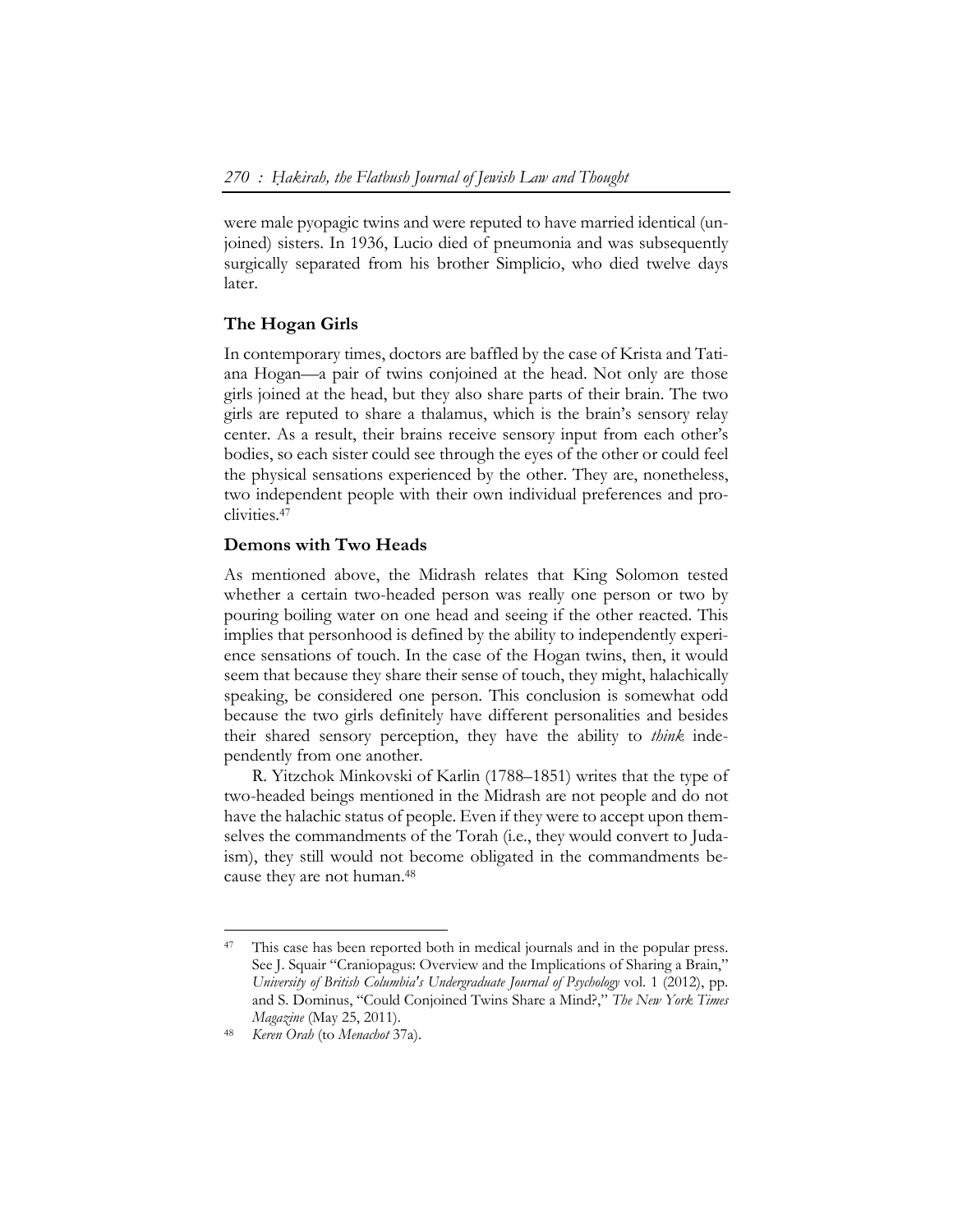Similarly, R. Yosef Chaim of Baghdad<sup>49</sup> cites the Midrash about King Solomon and infers from that Midrash that Solomon's litmus test was not simply a scientific experiment to determine whether they were one person or two, but rather relied on supernatural elements. If it was simply a scientific test, Solomon could have used boiling water alone. The fact that he needed boiling water, linen cloth, *and* aged wine proves that Solomon's test was predicated on certain supernatural notions. Indeed, R. Yosef Chaim elsewhere50 adds that Solomon had to resort to supernatural methods of detection because the person in question was not human, but partially a demon (from his father's side).<sup>51</sup>

In line with these understandings, we may argue that in determining the individuality of a part-demonic being, King Solomon's test works. However, the story of Solomon cannot teach us how to determine the individuality of a fully human person with two heads. Therefore, we cannot learn anything about how to decide whether conjoined twins are one or two people from the Midrash cited by the Tosafists. This, of course, begs the question why the Tosafists cited said Midrash if it bears no halachic relevance.

Rabbi J. D. Bleich seems to understand that Solomon's test was not just to determine whether they shared common pain receptors, but to use that example for determining whether or not they shared an entire nerv-

<sup>49</sup>*Ben Yehoyada* (to *Rosh Hashana* 21b). 50 *Benayahu* (to *Eruvin* 18a). 51 This suggests that the offspring issued from a union of a demonic male and a human (Jewish) female is considered a demon and not human (or even Jewish). However, see *Kav ha-Yashar* (ch. 25) which seems to maintain that such a child is considered Jewish and even requires a circumcision. R. Chaim Elazar Shapiro discusses this source and others in *Ot Chaim ve-Shalom* (§266:12) and concludes that such a child is not considered human or Jewish. See also R. C. Klein, *ha-Makom me-Rachok al Yevamot* (Beitar Illit, 2015), p. 152.

A legend tells of a certain family in the Hungarian *Unterland* who are descendants of such a union. According to the story, a Jewish woman returning from the *Mikvah* was raped by a demon and her descendants became a family of brazen troublemakers who fought many rabbinic figures in the *Unterland* region. See *Shut Chayei Asher* (§123) and P. Miller, *Olamo Shel Abba* (Jerusalem: Hod Publishers, 1984), pp. 132–134. Nonetheless, leading rabbinic figures such as R. Shlomo Shapiro (1831–1893) and his grandson R. Chaim Elazar Shapiro deny the veracity of this tale, arguing that it was simply slander spread against an otherwise upstanding family. Their letters on this topic appear in B. Weinberger (ed.), *Iggros Shapirin* (Jerusalem: Ohr Torah Munkatch, 1998), pp. 146–150. See also *Shut le-Horot Natan* (vol. 7 §86) and *Shut Mishneh Halachot* (vol. 12 §291).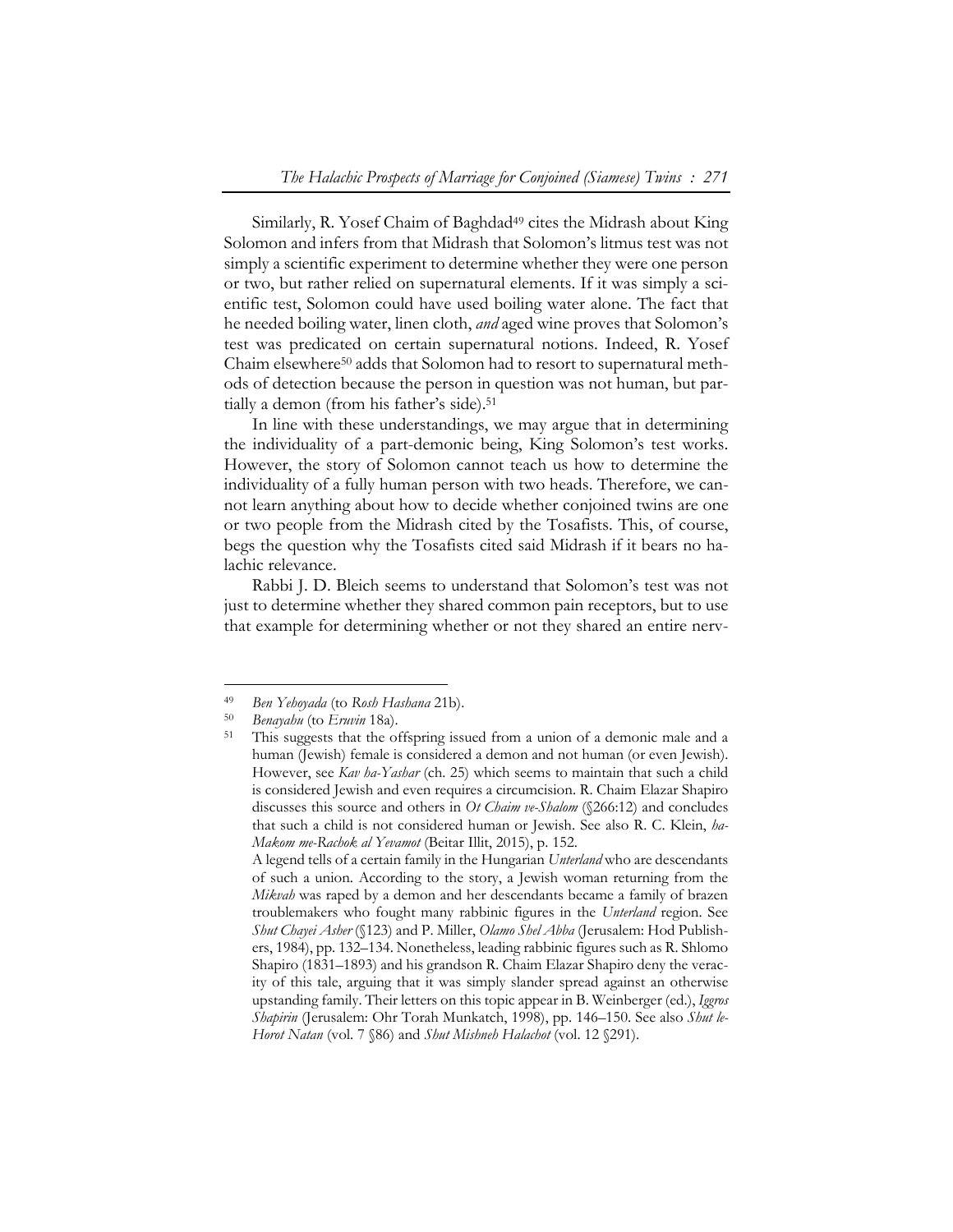ous system. In his own words, he writes: "It may indeed be cogently argued that King Solomon's use of scalding water as a test to determine whether both heads respond to a single pain stimulus was, in actuality, an attempt to determine whether or not the two heads share a common nervous system. If so, separate identity is predicated upon an independent nervous system."52 In the case of the Hogan twins, it appears that they indeed have two separate nervous systems, although the two systems are nonetheless linked. This would mean that they would have the halachic status of two people.

\*\*\*

#### **The Possibility of Marriage**

In the following paragraphs, we will consider three approaches regarding the halachic possibility of a conjoined twin entering a legal marriage. The prospect of marriage itself actually complicates the issue as a sort of catch-22 because the *kiddushin* that creates the marriages also creates the *ervah*level prohibitions of *eshet ish* (married woman), *eshet achiv* (his brother's wife), and *achot ishto* (his wife's sister). We will have to take into account the risk of these three prohibitions when talking about allowing conjoined twins to marry.

- 1. The first approach essentially forbids any marriage on the grounds that because the conjoined twins are attached, if one engages in sexual intercourse with one twin, one has effectively also engaged in intercourse with the other twin. By this approach, if one marries a conjoined twin and consummates the marriage, then one has violated an *ervah*-level prohibition of the Torah.
- 2. The second approach maintains that conjoined twins are viewed as completely separate entities in regard to the Torah's sexual prohibitions. However, squarely because they are separate entities, they cannot get married due to secondary and tertiary concerns: If the twins are male, then one will inevitably violate the Biblical prohibition of "approaching" an *ervah* (Lev. 18:6) should his brother marry a woman. If the twins are female, then the married sister would inevitably violate the prohibition of copulating in front of others.
- 3. The third approach understands that conjoined twins may have the legal status of one person. This approach assumes that there is always a dominant twin and a less-dominant twin. Therefore, the dominant twin assumes the primary position and the less-dominant twin is marginalized. According to this reasoning, even though they are viewed

<sup>52</sup> Bleich 1996:119.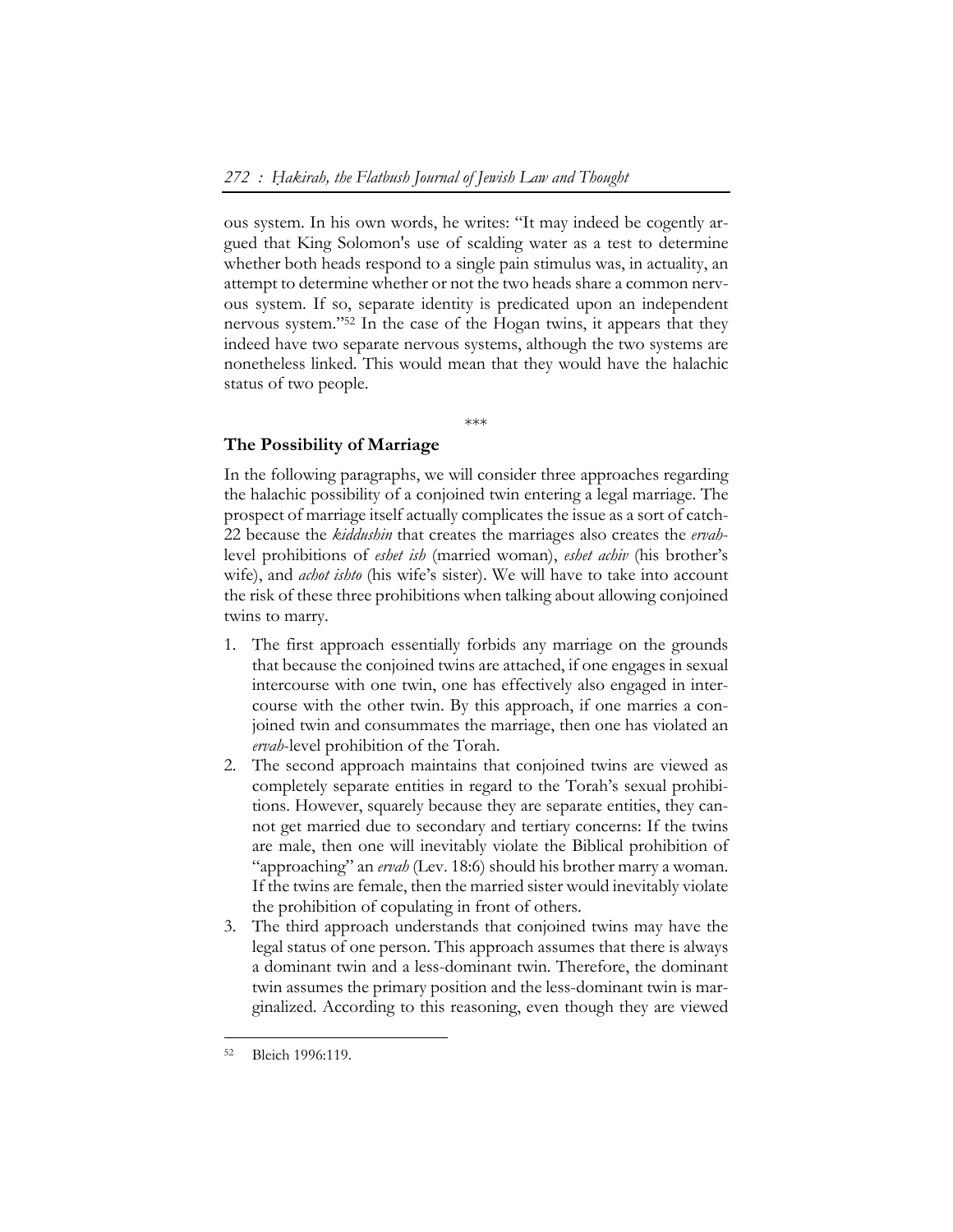as one person, intercourse with one twin does not amount to an *ervah*prohibition because of the other, for the other twin is essentially considered non-existent.

#### **Approach #1: Pregnancy as a Precedent**

An animal upon which the act of bestiality is committed assumes the legal status of a *nirba* (animal used for illicit cohabitation) and is thus disqualified from ritual sacrifice. The Talmud<sup>53</sup> rules that if one cohabits with a pregnant animal, not only does the mother assume the status of *nirba*, but so does her offspring. The Tosafists<sup>54</sup> write that even according to the opinion that "a fetus is *not* the thigh of its mother," both the animal and its issue are disqualified.

Drawing from this precedent, R. Akiva Eiger (1761–1837)<sup>55</sup> understands that any time a man engages in sexual activity with a pregnant being—animal or human—he effectively cohabits with the fetus in utero, as well. Thus, R. Eiger asks: How can a man cohabit with his pregnant wife, if by doing so he may effectively be cohabiting with his own daughter (if the child is female)?

R. Eiger resolves this issue on a technical basis. The Talmud<sup>56</sup> rules that sex with a female human under the age of three does not have the legal status of sex. Therefore, even if by cohabiting with one's wife one is considered to be cohabiting with his daughter, the Biblical prohibition of incest does not apply because she is less than three years old. Although incest with a girl younger than three is technically permitted according to Biblical law, doing so is nonetheless forbidden by Rabbinic fiat under the umbrella prohibition of the wasteful destruction of semen (because a girl that young cannot yet conceive). Based on this, R. Eiger argues that since cohabiting with one's pregnant wife is certainly not considered the wasteful destruction of semen (even though she generally cannot become pregnant again),<sup>57</sup> the Rabbis never decreed that one should refrain from doing so. Therefore, even though by engaging in relations with his pregnant wife, a man may be halachically cohabiting with his own unborn daughter, such an act is completely permitted because the daughter is certainly

<sup>53</sup>*Temurah* 30b. 54 To *Bava Kamma* 47a. 55 D. Bitton (ed.), *Shut Rabbi Akiva Eiger* vol. 2 (Jerusalem: Machon Hamaor, 2002), pp. 585–586 and S. Arieli (ed.), *Shut Rabbi Akiva Eiger* vol. 3 (Jerusalem, 2011), pp. 70–72; 296–298. 56 *Yevamot* 57b (see Rashi and Rashba there). 57 See *Pesachim* 72b and *Tosafot ha-Rosh* (*Yevamot* 12b).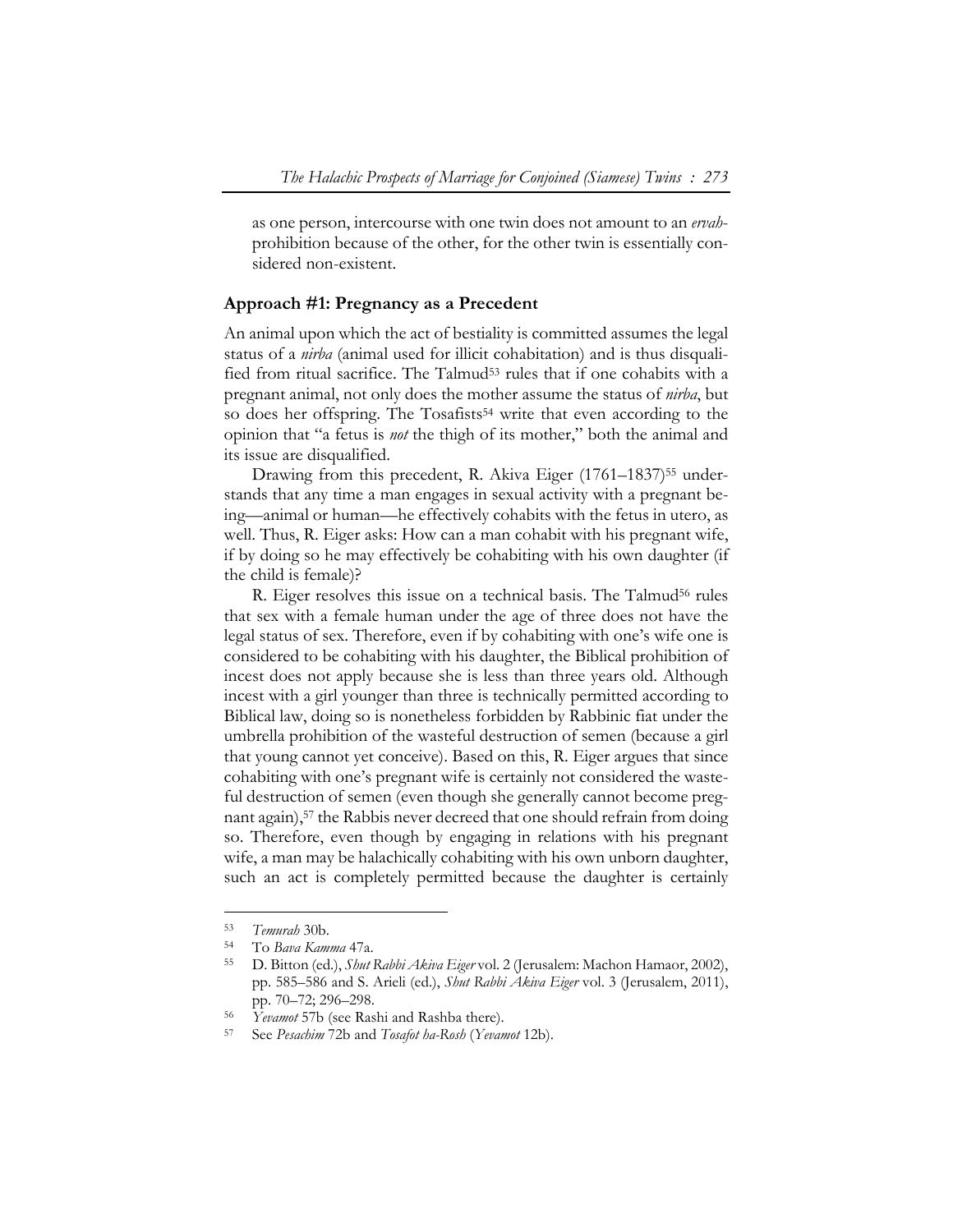younger than three years old and there is no prohibition of wasting semen.<sup>58</sup>

R. Eiger's entire treatment of this issue is predicated on an assumption relevant to our discussion about conjoined twins. It seems that both his question and answer59 assume that because one's unborn daughter is *attached* to his wife, then his wife should somehow become forbidden to him—even if we say "a fetus is *not* the thigh of its mother." This author infers from R. Eiger's responsum that he understands that if a permitted woman is somehow *attached* to an incestuous relative, then even sex with the permitted woman is prohibited at an *ervah-*level. In the case of conjoined sisters, if one sister is married to a man, he should become prohibited from cohabiting with his wife because she is attached to the *ervah* of his wife's sister (*achot ishto)*. Conversely, if the conjoined twins are brothers, then the wife of the married brother should be forbidden to her husband because he is attached to her husband's brother (*eshet achiv*).60

#### **Problems with R. Akiva Eiger**

 $\overline{a}$ 

Nonetheless, the assumptions R. Akiva Eiger makes in his discussion and the conclusions we drew from those assumptions are not unanimously accepted.

It is related that R. Chaim Soloveichik (1853–1918) held R. Eiger in great esteem and once remarked that R. Eiger never proffered any convoluted logic, save for two cases. One of those two cases is the above-

<sup>58</sup> Anan ben David, the 8th-century founder of the Karaite movement, writes that a man is prohibited from cohabiting with his pregnant wife once she has reached her second trimester and the bulge of her fetus is plainly visible. His reasoning for such a prohibition is because when one engages in intimacy with his wife in such a state, he is also considered to be engaging in sexual relations with the child inside her—either his daughter or a man—which is forbidden. See S. Shechter (ed.), *Ginzei Shechter* vol. 2 (New York, NY, 1929), p. 478. R. Menachem Kasher (1895–1983) in *Torah Shleimah* vol. 17 (Jerusalem, 1992), p. 309 writes that although R. Eiger was most likely unaware of this Karaite source and did not intend to issue an anti-Karaite polemic, Divine Providence nonetheless guided him to unknowingly refuting the Karaite stance on this issue.

<sup>59</sup> For alternate answers, see *Tiferes Yisroel* (*Temurah* 6:5 §3) and *Shut Rabbi Shlomo* 

*Eiger* (vol. 2, writings §31). <sup>60</sup> In a private conversation with the author about the topic of conjoined twins, R. Yonasan Wiener from Ramot (a *dayan* in the *Badatz Shearis Yisroel* and *posek* of Yeshivas Ohr Somayach in Jerusalem) also compared the construct of conjoined twins to R. Eiger's case of a pregnant wife.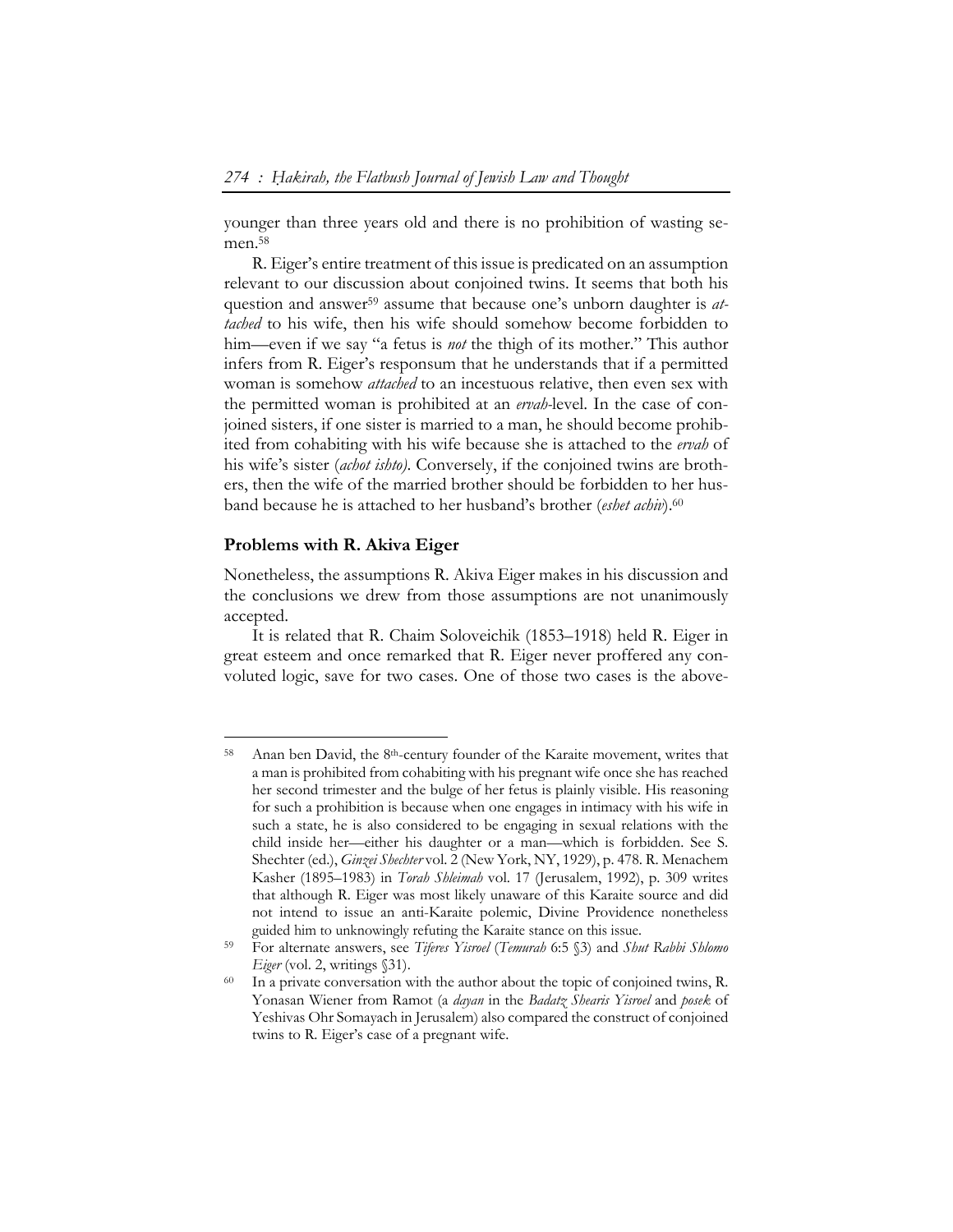mentioned discussion in which R. Eiger questions how one can be permitted to cohabit with his pregnant wife. The basic premise of R. Eiger's question extends the Talmudic assertion that one who cohabits with a pregnant animal disqualifies both the animal and its offspring from being offered as a sacrifice to the realm of sexual prohibitions between humans. However, in truth, R. Soloveichik argues that the Talmud only means to extend the disqualified *status* to the offspring, but does not mean that the prohibited *act* is considered to have been done to the offspring as well. Thus, R. Soloveichik rejects R. Eiger's application of said Talmudic principle, instead limiting it only to the case in which it was explicitly used.61

Furthermore, R. Yisroel Yaakov Fischer (1928–2003)<sup>62</sup> writes that he does not even understand R. Eiger's opening question<sup>63</sup> because sexual prohibitions outlaw intercourse only in the sexual organs. Therefore, even if copulating with one's pregnant wife is, in some way, tantamount to engaging in sex with the unborn child attached to its mother, this should not be considered a violation of any sexual prohibition. Nonetheless, this difficulty has already been addressed by R. Akiva Eiger's son, R. Shlomo Eiger  $(1785-1852)$ , <sup>64</sup> who explained that the sexual prohibitions of the Torah do not simply outlaw certain acts of intercourse; rather, they forbid deriving certain sexual pleasures from forbidden unions.<sup>65</sup>

## **Approach #2: Ruling of R. Yaakov Reischer**

R. Yaakov Reischer (1670–1733) reports that in the year 1707, he saw a pair of non-Jewish brothers who were conjoined at the head (side by side), but were otherwise completely separate people. At that juncture, somebody asked him what the halachic status of such twins would be if they

<sup>61</sup> See *Mesorah: A Torah Journal* vol. 6 (1991), p. 43 and C. D. Altusky, *Chiddushei Batra* (*ha-Masbir* to *Bava Kama* §207).<br>
<sup>62</sup> *Even Yisroel* to Maimonides' Laws of *Ishut* 7:16.<br>
<sup>63</sup> To answer R. Akiva Eiger's question, R. Fischer argues that the designation of

*ervah* can come into existence only once the person in question is born. Therefore, since one's unborn daughter is as-of-yet unborn, she cannot yet be considered an *ervah*. (This answer does not explain why cohabiting with one's pregnant wife is not a possible violation of homosexual intercourse in case the child is male).<br><sup>64</sup> *Shut Rabbi Shlomo Eiger* (vol. 2, writings §31).<br><sup>65</sup> This understanding is not exclusive to R. Shlomo Eiger; it has been proposed

by many prominent Talmudists, including R. Yosef Engel (1858–1920) in *Atvon de-Orayta* (§24), R. Baruch Ber Leibowitz (1862–1939) in *Birkat Shmuel* (*Kiddushin* §20), and R. Elchonon Wasserman (1874–1941) in *Kovetz Shiurim* (vol. 2, §23:6).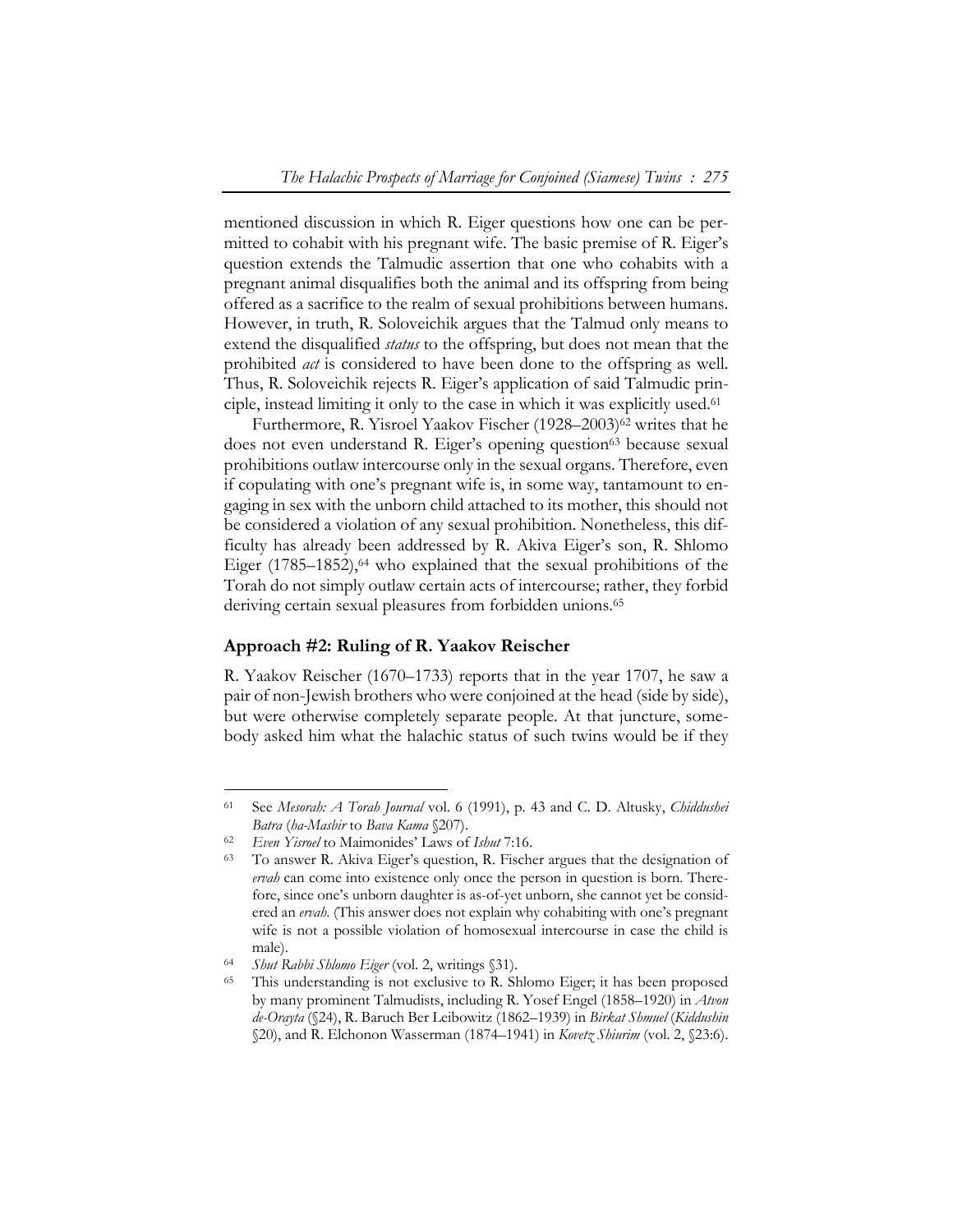were Jewish. In response, R. Reischer penned an entire halachic responsum dealing with this issue.

R. Reischer begins by noting that the Talmudic discussion of a twoheaded person pertains only to a case in which there is one body and the only limb that is duplicated is the head. In that situation, the Talmud understood that the two-headed person is indeed one individual. However, R. Reischer points out that the twins he observed were certainly considered two different people because they have two separate bodies, which are only coincidently joined at the head.

After a lengthy discussion of the different ramifications of conjoined twins in halacha,66 R. Reischer finally discusses their status in family law. In the case of conjoined brothers, R. Reischer totally rules out marriage on the basis that such a marriage leads to worries of AA—which is a Hebrew abbreviation that can stand for either the *ervah*-level prohibition of *eshet ish* ("the wife of a man", i.e., adultery) or *eshet achiv*67—because the unmarried brother would inevitably lie in the same bed as the other's wife.68 Moreover, he notes that because there is a prohibition for one to

<sup>66</sup> According to halacha (*Shulchan Aruch, Even ha-Ezer* §161:4), when brothers are obligated to perform *chalitzah*, the firstborn brother should optimally perform the rite. In the case of conjoined twins, R. Reischer writes that the brother positioned on the right has precedence over the other brother, but he fails to explain whether this is true even if the brother on the left is the firstborn or not.

<sup>67</sup> R. Yehuda Gershon Pikholz (1844–1914) in *Shut Machane Yehuda* (vol. 2 §2) assumes that when R. Reischer writes AA, he means *eshet ish*, not *eshet achiv*. He argues that R. Reischer chose not to mention the prohibition of *eshet achiv* because that would imply that if the conjoined twins were gentiles and converted to Judaism, then they would halachicly be considered like "newly born babies" (*Yevamot* 22a) and therefore not related to each other, so each would be allowed to marry *eshet achiv*, if she is no longer an *eshet ish* (e.g., his brother dies or divorces her). However, this explanation seems to be at odds with the ruling of the *Shulchan Aruch* (*Yoreh Deah* §169:3) who maintains that the permission of a convert to marry his brother's wife applies only to his *paternal* brother who is not his *maternal* brother. Thus, in the case of conjoined twins who are surely *maternal* brothers, even if they are converts to Judaism, the prohibition of *eshet achiv* still applies. 68 Similarly, R. Menashe Grossberg (1860–1927) rules that conjoined sisters are

considered different people, so if one man married both of them, he has violated the incestuous prohibition of marrying a woman and her sister. A man may technically be permitted to marry one of the sisters, but R. Grossberg argues that it should nonetheless be forbidden because the man would become familiar with his wife's sister and could likely end up cohabiting with her as well. Nonetheless, R. Grossberg does allow for the marriage of one sister after the death of her attached sister. See M. Grossberg, *Degel Menashe* (Berlin, 1892), pp. 28–29.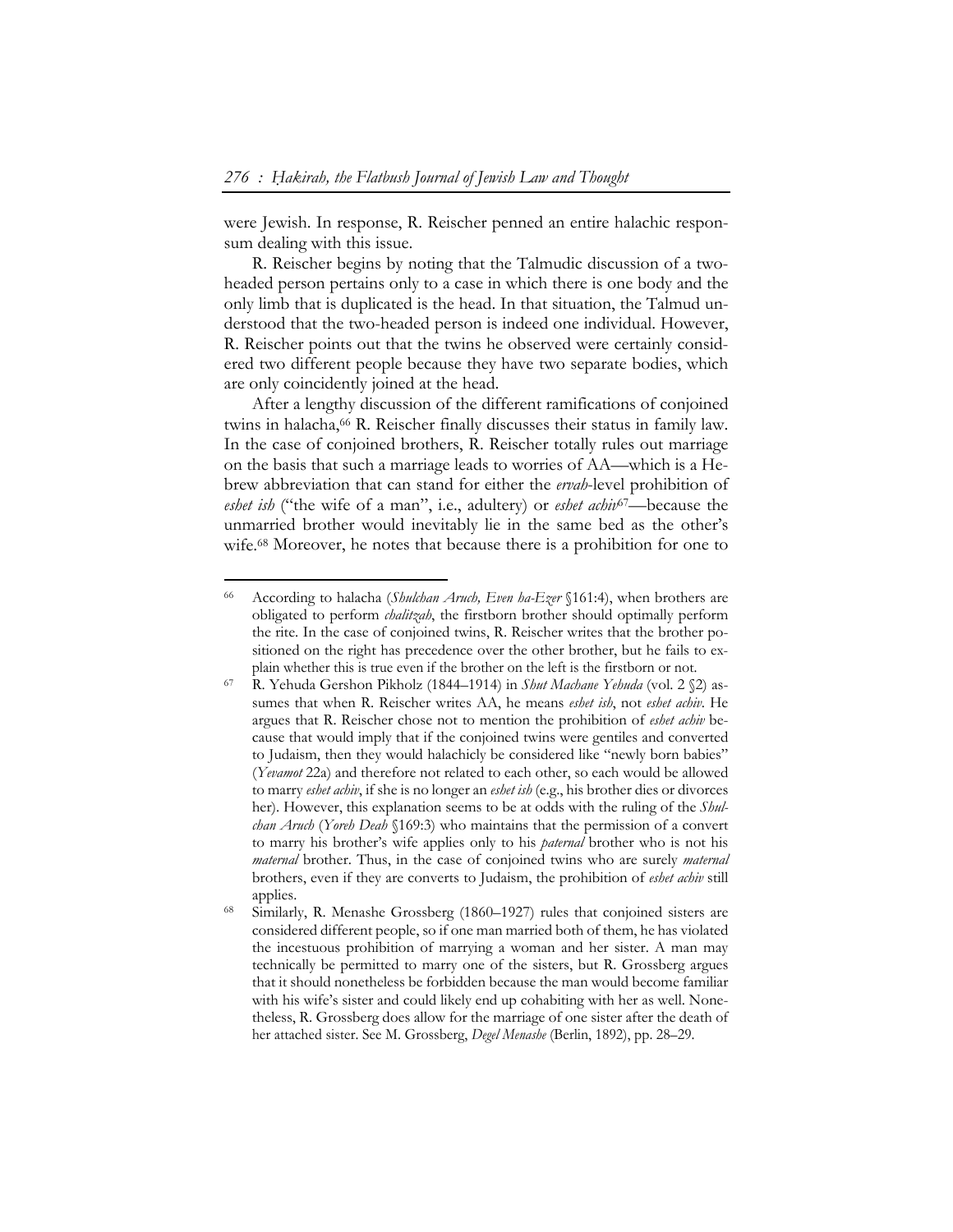engage in copulation in the presence of others,<sup>69</sup> conjoined twins cannot marry, whether they are two brothers, two sisters, or even a brother and sister,<sup>70</sup> because all their sexual encounters would take place in the presence of the other.

Nonetheless, R. Reischer rules that the father of conjoined twins has fulfilled his commandment of procreation. He maintains that even though one cannot generally fulfill the commandment of procreation by siring children who cannot propagate further, in this case it is only a halachic technicality that bars them from doing so—not a physiological limitation.<sup>71</sup>

In short, R. Reischer understands that while conjoined brothers technically *can* enter halachic marriages and even consummate such unions, doing so is nonetheless forbidden because of the secondary issue involving "worries" of an *ervah*-level prohibition and "approaching" an *ervah*. In regard to conjoined sisters or conjoined male-female twins, R. Reischer forbids marriage because of the tertiary concern of copulating in front of others.

## **R. Akiva Eiger's Question**

R. Akiva Eiger, in his glosses to R. Reischer's responsa, quibbles over R. Reischer's wording regarding the case of conjoined sisters. R. Reischer's wording implies that the only problem barring marriage for conjoined sisters is the tertiary issue of engaging in sexual relations in the presence of other people. R. Eiger asks why R. Reischer wrote that instead of writing that there is the problem of the husband being intimate with his wife's sister (*achot ishto*). In other words, just as R. Reischer wrote that conjoined

<sup>69</sup>*Niddah* 17a. 70 The scientific consensus denies the possibility of conjoined male-female twins because conjoined twins are understood to be formed by the splitting of a single zygote, which can be only male or female, but not both. See I. Blickstein, "The Conjoined Twins of Löwen," *Twin Research* vol. 3 (2000), pp. 185–188 for a discussion of a 1547 German illustration that purports to depict a pair of conjoined male-female twins. That paper calls into question the veracity of the phenomenon depicted based on the premise that conjoined twins are always of the same sex. This fact also renders unsustainable the argument that the Talmudic conception of the formation of Adam and Eve mirrors the concept of conjoined twins (as R. Chagiz proposed concerning the conjoined chicks) because all cases of such twins are pairs of same-sex siblings, while Adam and Eve obviously were not. 71 *Shut Shevut Yaakov* vol. §4.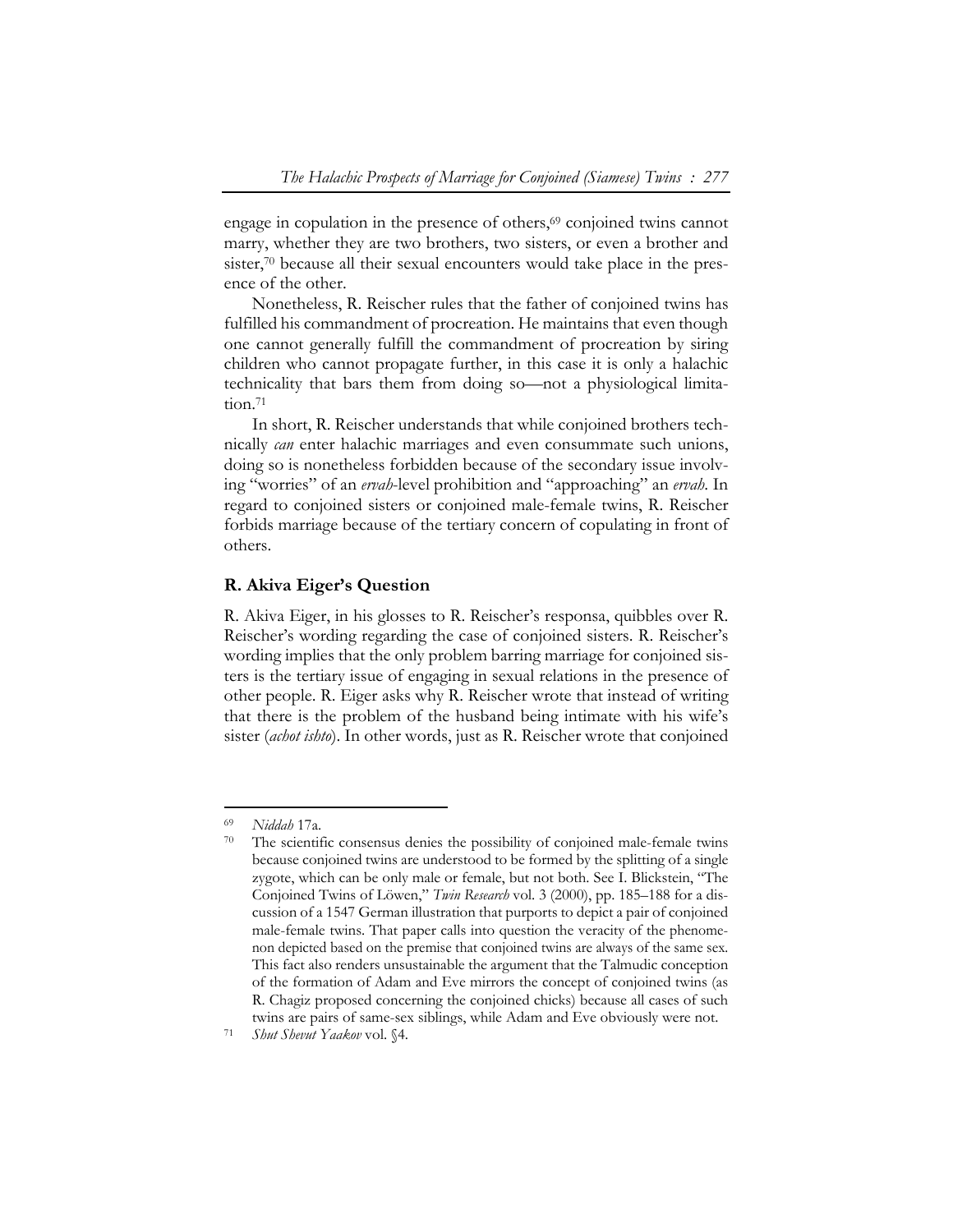brothers cannot get married because of "worries" of an *ervah*-level prohibition of *eshet achiv*, so too conjoined sisters should not be able to get married for the same fear of *achot ishto*. 72

If our first approach—based on R. Akiva Eiger—has any standing, then R. Akiva Eiger should have raised a stronger objection to R. Reischer's ruling. In our first approach, we argued that R. Akiva Eiger understood that sexual contact with any woman who is "attached" to an *ervah* is tantamount to having sexual contact with the *ervah* herself. If so, then R. Akiva Eiger should have asked why R. Reischer writes that with conjoined brothers there is only a "worry" of an *ervah*-level prohibition, if it is actually an *ervah*-level prohibition. Nevertheless, R. Akiva Eiger takes R. Reischer's assumption that there is no actual *ervah*-level prohibition and does not question it. To resolve this issue, we may posit that when R. Reischer wrote that there is a "worry" of an *ervah*-level prohibition, R. Akiva Eiger understood that to mean that there is an actual *ervah*-level prohibition, not just a secondary problem.

#### **Resolving R. Reischer's Ruling**

To answer why R. Reischer ignored the prohibition of marrying two sisters, R. Yosef Shaul Nathansohn (1808–1875)73 proposes a novel ruling about that prohibition. R. Chaim Alfandari  $(1660-1733)^{74}$  suggests that because the Torah limits the prohibition against marrying one's wife's sister to the lifetime of one's wife (Lev. 18:18), then if she becomes a *treifah*  and is thus no longer considered wholly alive, her husband can now marry her sister.75 This has ramifications in the case of conjoined sisters because

<sup>72</sup> This gloss is first mentioned in R. Yosef Patzanavsky's *Pardes Yosef* (to Gen. 1:27) and was subsequently published in D. Bitton (ed.), *Shut Rabbi Akiva Eiger* vol. 5

<sup>(</sup>Jerusalem: Machon Hamaor, 2005), p. 148.<br>
In his approbation to the publication of R. Reischer's work *Shut Shevut Yaakov*.<br>
<sup>74</sup> *Maggid me-Reishit*, end of §2.<br>
Truth be told, R. Alfandari actually writes that he is uns

logic is sound, yet R. Nathansohn cites him as though he concludes with certainty that it is. See also R. Nathansohn's *Shut Shoel u-Meishiv* (4th ed., vol. 2 §54) where he again cites R. Alfandari as though the latter decided in accordance with this logic. Other authorities outright reject R. Alfandari's suggestion; see R. Yisrael Yaakov Algazi's Kehillat Yaakov (Middot Chachamim, §9 s.v. סריפה), Shut Ma*chane Yehuda* (vol. 1 §43), *Pitchei Teshuvah* (*Even ha-Ezer* §15:11), *Shut Beit Yitzchak*  (*Yoreh Deah* vol. 1 §62:18 and vol. 2 §99:6), and R. Shalom Yosef Feigenbaum (d. 1928) in *Kol Torah* vol. 11–12 (Pabjanice, 1928), pp. 5–7. See also *Tosafot* (to *Niddah* 23a, s.v. לאיתסורי (which clearly implies that even if a woman is a *treifah*, her husband may not marry her sister.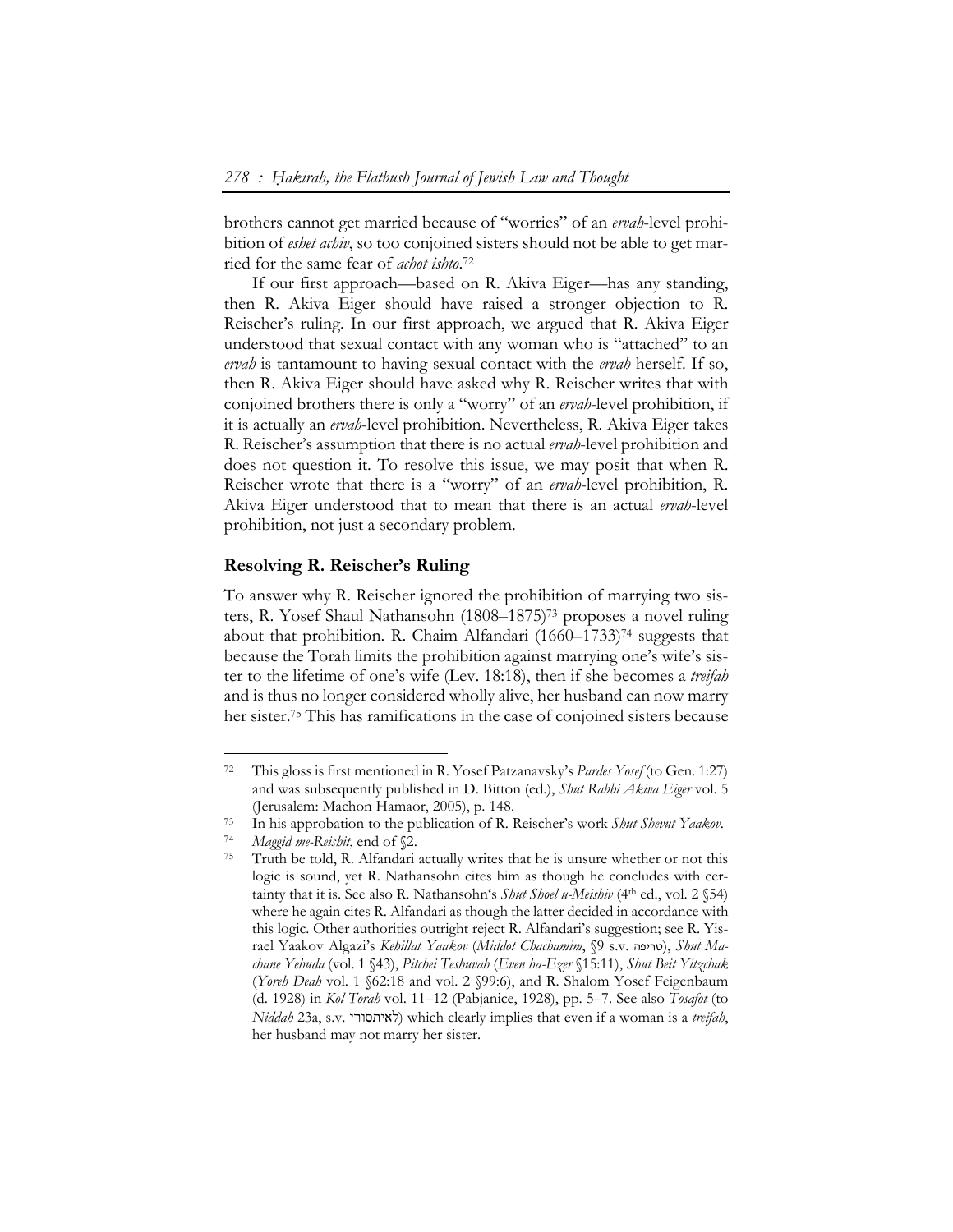if under such an arrangement the conjoined sisters have the halachic status of a *treifah,* then the prohibition of *achot ishto* may not apply. With this in mind, R. Nathansohn explains why R. Reischer ignored the prohibition of *achot ishto* and instead resorted to the tertiary problem of copulation in front of others.

R. Yitzchok Schmelkes (1828–1904)76 answers this difficulty by supposing that R. Reischer's discussion concerns the case of conjoined sisters who were born non-Jewish and underwent conversion. Such sisters, although biologically siblings, are halachically not considered related to each other, so they can both legally marry the same Jewish man without violating the *ervah* prohibition of *achot ishto*. Therefore, R. Reischer did not mention the prohibition of marrying two sisters, instead appealing to the prohibition of copulating in the presence of others.<sup>77</sup>

R. Schmelkes addresses the elephant in the room by noting that in the case of R. Reischer, each twin had her own reproductive organs, so he ruled that the twins cannot get married. However, R. Schmelkes notes that he heard of a case of conjoined twins on display in Vienna78 in which the twins have *one* shared reproductive organ. In that situation, he admits

<sup>76</sup>*Shut Beit Yitzchak* (Yoreh Deah vol. 1 §62 and vol. 2 §99:4). 77 R. Schmelkes clarifies that even though the Biblical prohibition of marrying two sisters does not apply to converts, there is a Rabbinic prohibition barring one man from marrying two proselyte sisters (see *Shulchan Aruch*, *Yoreh Deah* §269:5). Still, R. Schmelkes explains that R. Reischer disregarded this prohibition because the rabbis did not decree that it should be in effect in the case of conjoined twins either because doing so would effectively bar the sisters from all marriage or because rabbinic ordinances apply only to common situations—which conjoined twins are clearly not.

Without realizing that R. Schmelkes himself addresses this point, R. Avraham Sofer Abraham in *Nishmat Avraham* vol. 3 (Jerusalem, 2007), pp. 4–5 independently asks about how R. Schmelkes can ignore the Rabbinic prohibition of marrying two sisters who converted to Judaism. He then cites an halachic responsum written by R. Eliezer Yehuda Waldenberg (1915–2006) to answer this question (*Shut Tzitz Eliezer* vol. 17 §49:2). R. Waldenberg essentially argues that the Rabbinic prohibition of marrying two sisters who converted does not apply *post facto* to two sisters who were married to one man before they were Jewish and want to remain with him after their conversion. Therefore, he explains that R. Schmelkes argued that R. Reischer ignored the prohibition of marrying two sisters because in case they were converts who were already married to one man, that prohibition does not apply. So instead, R. Reischer sought to mention a

blanket prohibition that would apply across the board in all cases.<br><sup>78</sup> Reichman 2012:47 suggests that R. Schmelkes was discussing the Tocci twins who were on display in Vienna.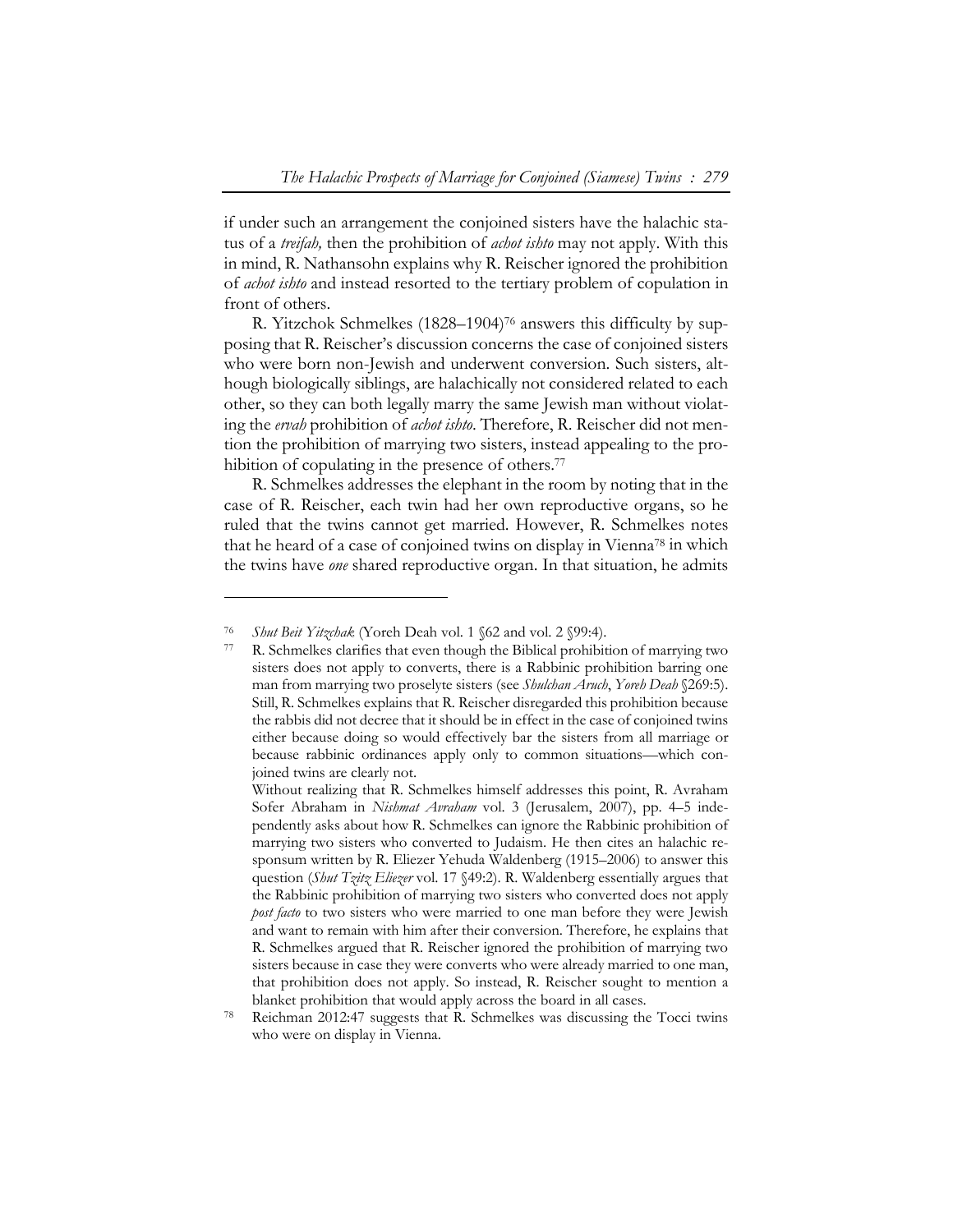that the ruling may change. Indeed, R. Dr. Edward Reichman suggests that dicephalic twins (who have two heads, but otherwise share their lower body parts) might be considered one person in halacha because they have only one set of reproductive organs.79

## **A Contemporary Look at R. Reischer's Ruling**

R. Yitzchok Zilberstein finds it difficult to accept R. Reischer's argument that the prohibition of engaging in copulation in the presence of others should prevent conjoined twins from ever getting married. That prohibition is only a custom derived from considerations of modesty and in the best-case scenario can be considered a rabbinic law. Such a weak mandate cannot supersede the stronger, Biblical commandment of procreation and bar conjoined twins from marriage. Moreover, R. Zilberstein suggests that perhaps the prohibition of engaging in copulation in the presence of others applies only to individuals who *could* engage in copulation privately, but do not do so. However, in the case of conjoined twins, since they will *always* be in the presence of the other, perhaps this prohibition does not apply.

Similarly, we can argue—although R. Zilberstein does not take note of this—the tertiary concern of copulation in front of others lends itself to flexibility in certain cases. For example, a couple is allowed to engage in sexual relations in the presence of another, if that other person is sleeping.80 So in the case of conjoined twins, that prohibition can be avoided if the married sibling is careful to only engage in sex while the other sibling is asleep (if possible).

After trying to fully understand R. Reischer's ruling,<sup>81</sup> R. Zilberstein ultimately concludes his treatment of the topic by citing the words of his

<sup>79</sup> Reichman 2012:51.

<sup>80</sup> See *Shulchan Aruch* (*Orach Chaim* §240:6) who allows for such behavior. However, in *Even Ha-Ezer* §25:2, the *Shulchan Aruch* codifies the prohibition of copulation in front of others and does not add the caveat that it applies only if the other is

awake. See *Otzar ha-Poskim* (to *Even ha-Ezer* §25:14).<br>In defending R. Reischer's ruling, R. Zilberstein offers a slight twist on the matter. The Talmud (*Nedarim* 20b) states that "children of a mixture" are considered blemished offspring. The commentaries (see *Pirush ha-Rosh* and pseudo-Rashi there) explain that this refers to a man who engages in sex with one of his wives, but is at the time unaware of with which wife he is cohabiting. Accordingly, since a man who marries conjoined twins will *always* encounter this issue because both sisters will *always* be in his presence during cohabitation, his offspring will inevitably be blemished. As a result, such a person would become exempt from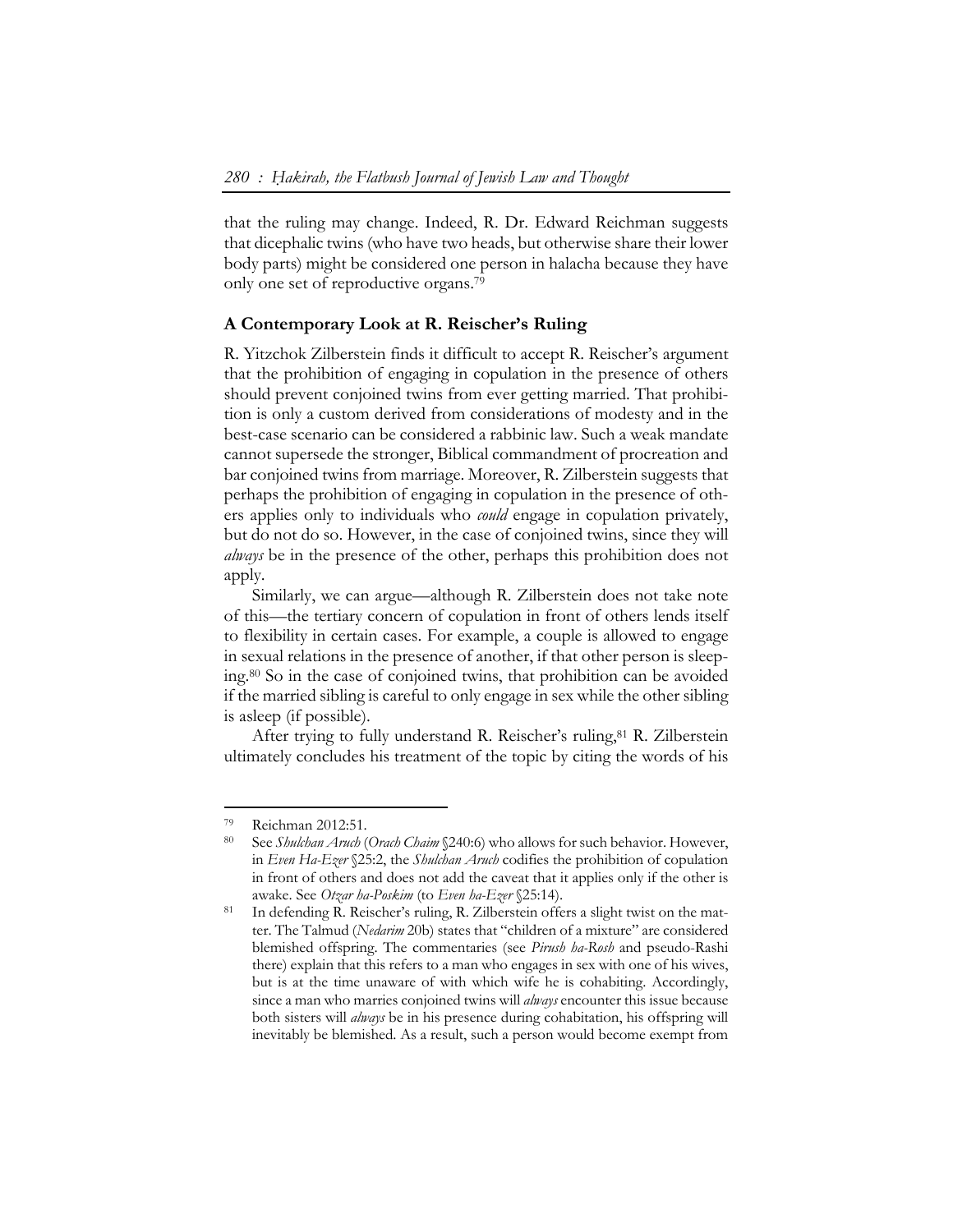esteemed brother-in-law, R. Chaim Kanievsky. R. Kanievsky is sympathetic to the plight of conjoined twins and says that one should delve as deep as possible into the depths of halacha in order to find a way to permit Siamese twins to marry. He adds that seemingly flimsy halachic arguments should not bar such people from fulfilling the commandment of procreation for their entire life.82

#### **Approach #3: Ben Ish Chai's Ruling**

R. Yosef Chaim of Baghdad provides a rather lengthy excurses on the topic of conjoined twins and, *inter alia,* offers a ruling on their marriage prospects.83 He cites Avicenna's story and takes note of several questions that could arise if Jewish conjoined twins were born. Firstly, if the twins are girls, he wonders whether they are considered sisters so that one is halachically barred from marrying both of them, just as one cannot marry two regular sisters. Secondly, he wonders whether in order to get married both girls would need to receive *kiddushin* from the groom, or if one twin accepts *kiddushin*, the other is automatically also married to him.

R. Yosef Chaim then revises his first two questions by noting that their answers are interdependent. That is, if the two girls are considered sisters in regard to the prohibition of *achot ishto*, then they must be halachically considered separate people, so the *kiddushin* of one sister has no bearing on the other. However, if the two are not considered sisters in regard to the prohibition of *achot ishto*, then they must be halachically considered the same person, so that if one accepts *kiddushin*, it is effective for the other as well.

Following the same basic question, R. Yosef Chaim wonders about two halachic ramifications that would occur should the twins be boys: First, he wonders if they count as two people towards a *minyan* (quorum of ten Jewish men required for the recitation of certain especially holy parts of the prayers). Secondly, he wonders if these twins would receive two portions of their father's inheritance or only one portion.

the commandment of procreation, which does not require him to bring blemished children into the world. Thus, because he is now exempt from procreation, there would be no reason to allow for him to engage in relations in front of the other sister, thereby supporting R. Reischer's ruling that conjoined twins cannot get married.

However, R. Zilberstein's reasoning might actually serve as grounds for allowing conjoined *brothers* to marry because the problem of "children of a mixture" might apply only to a mixture in the thoughts of the husband, but not to a mix-

ture in the thoughts of the wife. 82 *Chashukei Chemed* to *Niddah* 17a. 83 *Benayahu* to *Eruvin* 18a.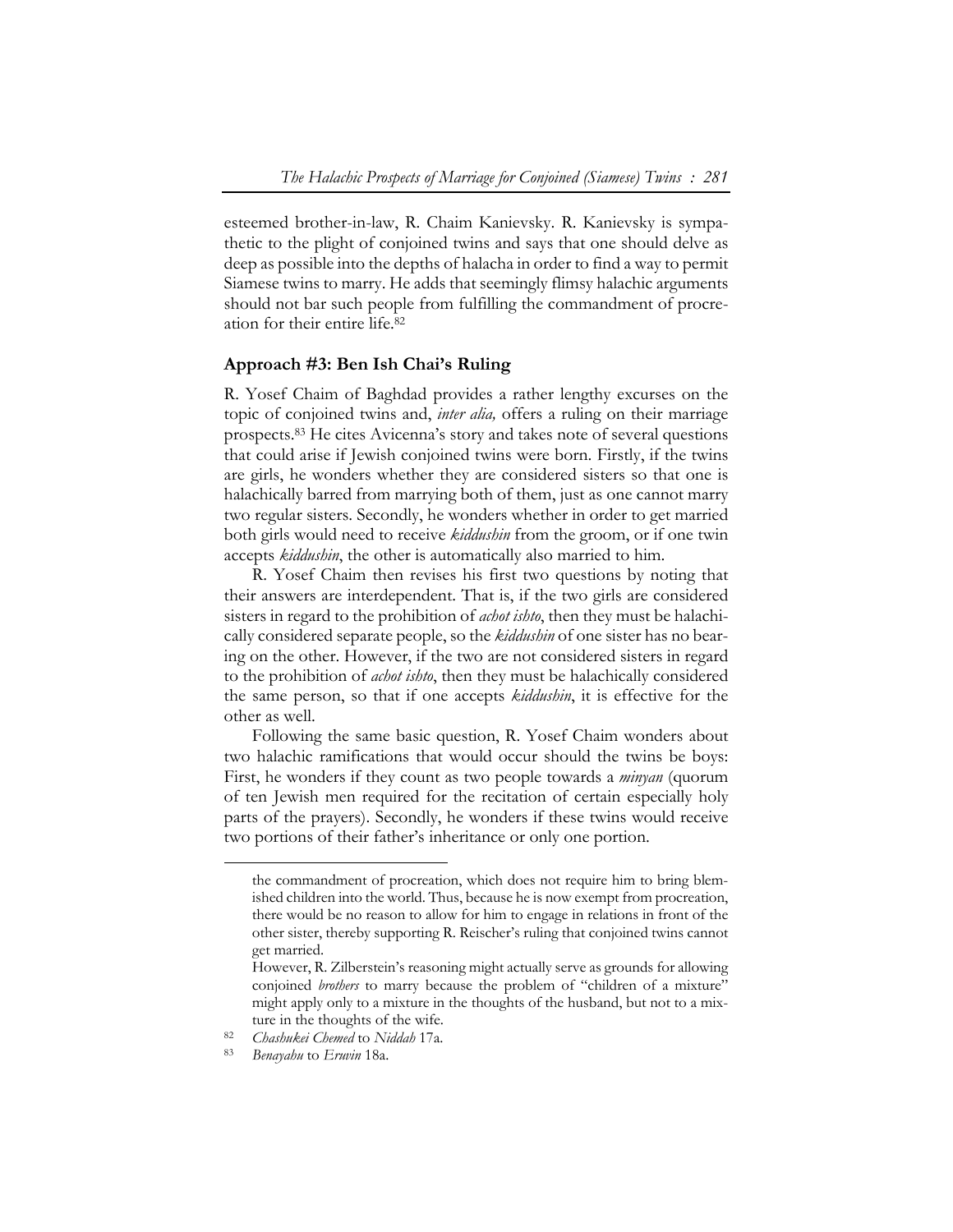R. Yosef Chaim cites the Talmudic passage about the two-headed person and writes that one cannot answer these questions from the fact that such a child, should he be a firstborn, is obligated to be redeemed twice, because that ruling is a Scriptural imperative derived from the word *gulgolet* in the Bible, but cannot serve as a general indicator of the halachic outlook of such a person.

Moreover, Plimo asked on which head a person with two heads should place his *tefillin*. By asking his question in this way, Plimo assumes that such a person is obligated to wear *tefilllin* on only one head and his question was which one. This presupposes that a person with two heads has the halachic status of one person. Nonetheless, R. Yosef Chaim explains that this does not conclusively answer his above-mentioned questions because the Talmudic discussion centered on a person who is completely singular, except that he has two heads. In contrast, R. Yosef Chaim's case based on Avicenna's story involves twins who also have separate limbs, not just separate heads, but are nonetheless attached. The status of such a pair cannot be derived from the Talmudic passage concerning the two-headed person.

Additionally, R. Yosef Chaim notes that if the reality would be shown that should one head be killed, the other would automatically die, then that would conclusively prove that they are one person. However, in the case of Avicenna, it is evident that the lives of the two heads were not dependent on each other, and, indeed, in many documented cases of historical conjoined twins, one twin survived for some time after the death of his/her attached twin.84 So the question remains whether or not they can halachically be considered the same person.

In one treatment of this issue, R. Yosef Chaim's writing stops short, so his conclusion is not included. However, in another work of his,<sup>85</sup> he writes about this topic and the ensuing discussion essentially mirrors the above, except that this time he comes closer to a conclusion.86

To answer the questions at hand, R. Yosef Chaim compares the case of Siamese twins to the case of a half-slave, half-freedman. In the latter

<sup>84</sup> See I. Resnick, "Conjoined Twins, Medieval Biology, and Evolving Reflection on Individual Identity", *Viator* vol. 44:2 (2013), pp. 345–346; 355.<br><sup>85</sup> *Ben Ish Chayil* (vol. 2, pp. 13a–14b).<br><sup>86</sup> In that discussion, he infers from Avicenna's story that the weaker twin cannot

bear children, while the dominant twin can. He then notes that it might then technically be forbidden for a man to engage in sexual relations with the weaker twin because he will inevitably be wasting his seed. Nonetheless, R. Yosef Chaim writes that one can still discuss whether or not engaging in sex with both sisters after giving them each *kiddushin* creates an *ervah-*situation or not.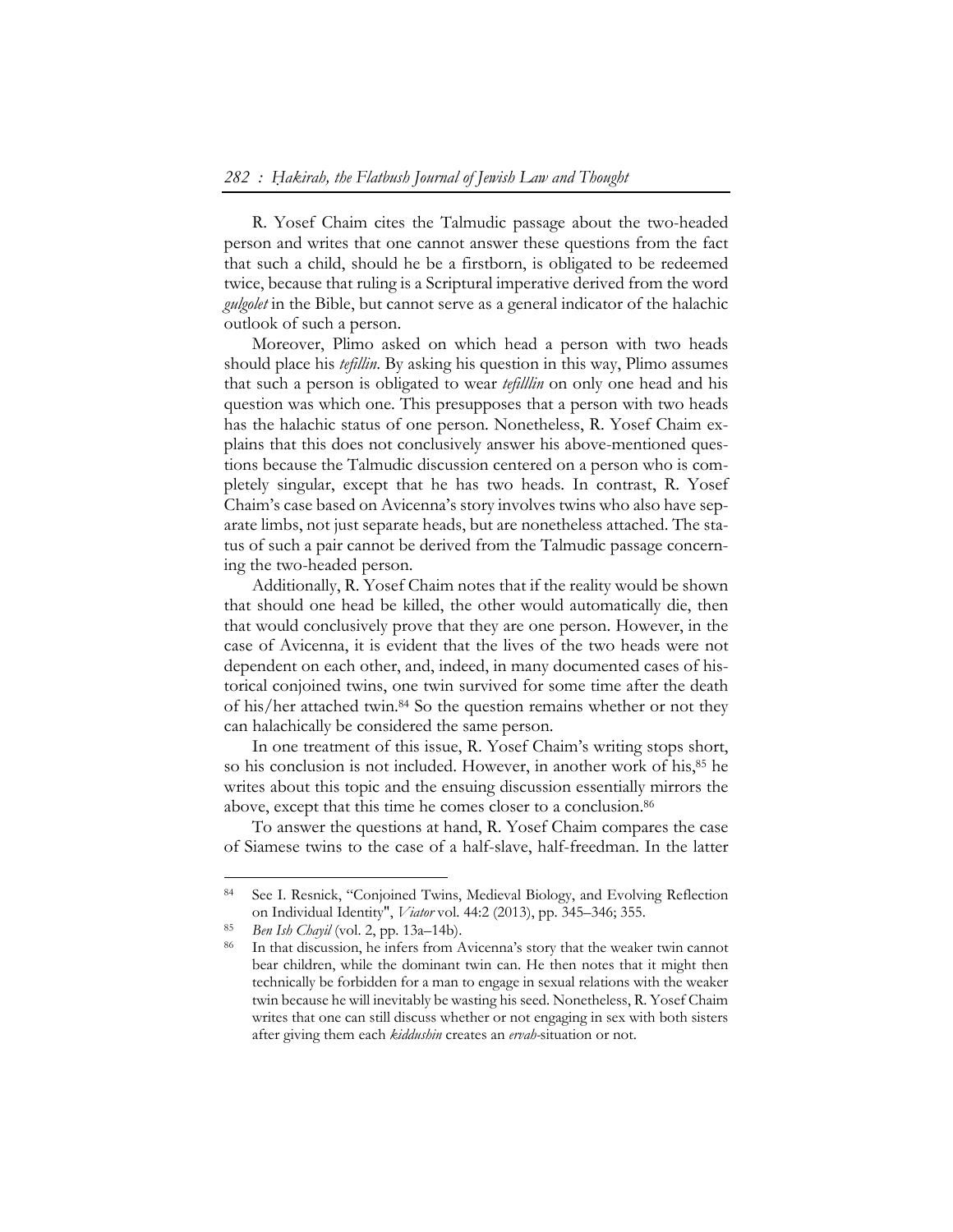case, the two contradictory statuses bear equal standing and do not cancel each other. The result of this dynamic is that such a person cannot even fulfill his own halachic obligations to, say, blow the *shofar* or hear *Megillat Esther,* because his slave half cannot discharge the obligation of his freed half.87

Based on this precedent, R. Yosef Chaim proposes that in conjoined twins, the two opposing "people" within their body should bear equal standing and neither can cancel out the other. The result would be that they should have the halachic status of two people.

However, R. Yosef Chaim rejects this logic because the comparison is flawed: the half-slave, half-freedman is truly half-half, neither option has any stronger standing than the other. By contrast, in the case of the twins, Avicenna has already demonstrated that one twin is the dominant—especially in terms of physical control over their shared body—and one is the weaker. If such is the case, then the rules of a half-slave, halffreedman cannot prove anything about the halachic status of conjoined twins.88

R. Yosef Chaim then compares the case of conjoined twins to the halacha of a person who is half-Jew, half-gentile. Such a person can be executed for committing sins for which a Jew receives capital punishment, even though his gentile half is not culpable for such sins. Conversely, if a half-Jew, half-gentile carries out a crime for which gentiles are executed, but Jews are not, he is not liable for the death penalty because his Jewish half asserts itself to exempt him from such punishment.<sup>89</sup> This paradigm demonstrates that when a person is of two diametric statuses, his most prominent status asserts itself as primary and is ultimately used to define the person's final status. The other status, in turn, is considered null and void *vis-à-vis* the primary status. According to this, the dominant twin

<sup>&</sup>lt;sup>87</sup> See *Beit Yosef, Orach Chaim* §689 and *Shulchan Aruch, Orach Chaim* §589:5.<br><sup>88</sup> Much of this approach is independently considered by Bleich 1996:98–99.<br><sup>89</sup> When mentioning these laws, R. Yosef Chaim refers to a wor *Chinuch*. However, this is almost certainly a scribal error, as the discussion about a half-Jew, half-gentile is most famously found in the work of R. Yosef Babad (1801–1874), *Minchat Chinuch (Kometz Minchah* §347). Indeed, R. Babad (there) writes what R. Yosef Chaim quotes in the name of *Machane Chinuch*. The same mistake seems to be repeated in R. Yosef Chaim's *Shnei Eliyahu* (Jerusalem, 1968), p. 7b which elaborates on the case of the half-Jew, half-gentile and again refers to *Machane Chinuch.* See however, R. Yosef Chaim's responsum in *Hod Yosef* (Jerusalem, 1983), p. 37, first published in *Kovetz ha-Measef* vol. 11 (Jerusalem, 1906), p. 51a, which correctly identifies the name of the work in question as *Minchat Chinuch*.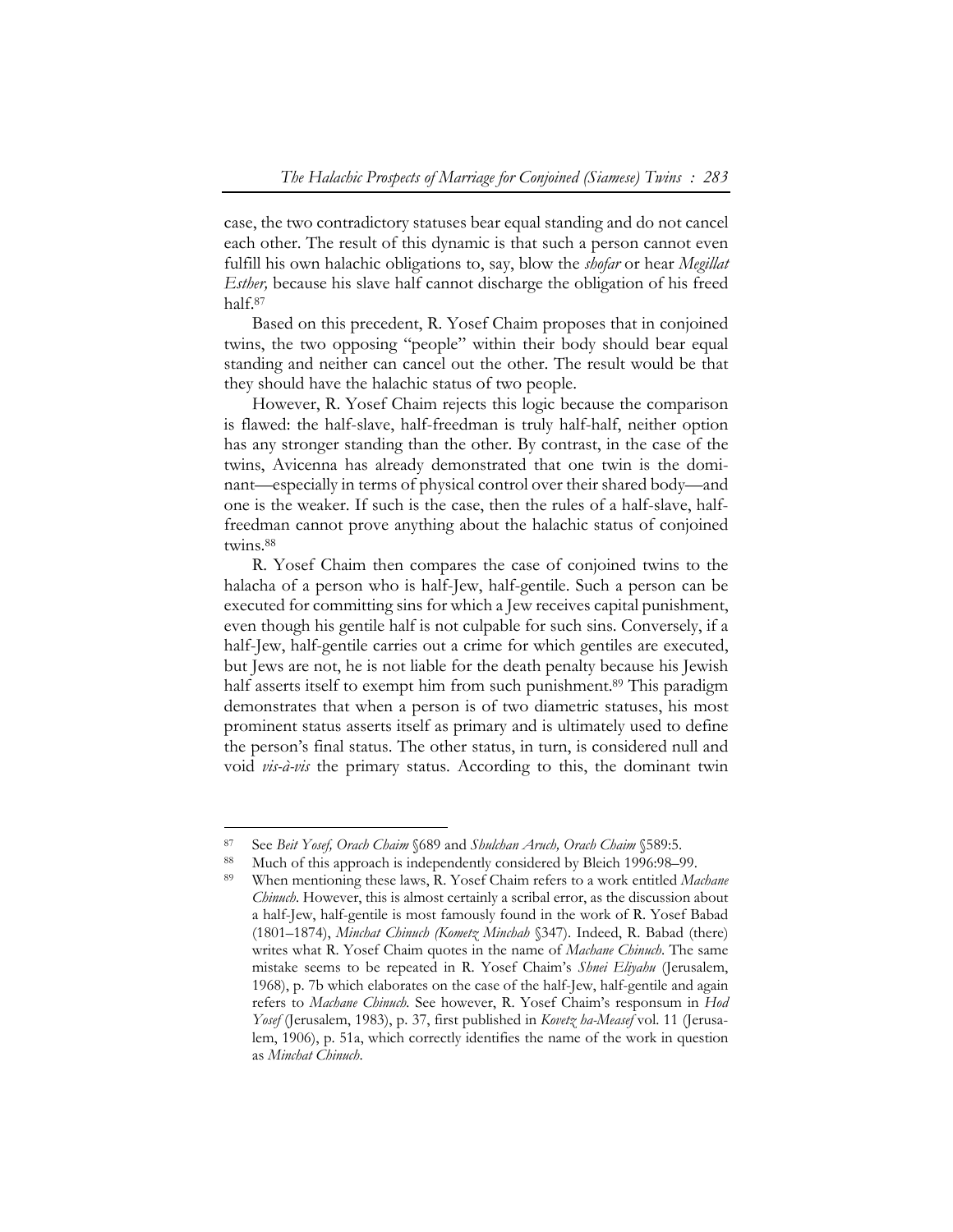should assert his or herself over the weaker twin and the two should be considered one person.

However, R. Yosef Chaim also rejects this analogy. He argues that the case of a half-Jew, half-gentile cannot serve as precedent for the case of conjoined twins because the conflicting statuses of the half-Jew, half-gentile are not physically observable, they are simply a conflict in legal status. Such a conflict can be resolved by following the most prominent/dominant of the two options. However, in the case of conjoined twins, the discussion vacillates not merely between two abstract statuses, but rather between two readily observable "persons" attached to one body. In such a case, we cannot simply consider the weaker body null and void if the physical reality demands that we reckon with its existence. Therefore, R. Yosef Chaim concludes that this too cannot serve as a model for deciding the halachic status of conjoined twins.

In his final argument, R. Yosef Chaim cites the Mishnah<sup>90</sup> that rules that a Jewish court should not wait for a pregnant woman to give birth before executing her, unless she is already in labor. Rashi91 explains that we do not wait to kill the pregnant woman because she and the child inside her are considered one body, so they collectively will receive the death penalty. However, once she already entered labor and the fetus began exiting the body, the fetus' movement from its uterine home essentially declares it an independent body and since the fetus is exempt from the death penalty, we must wait until after its birth to execute the mother.92

R. Yosef Chaim deduces from Rashi's understanding that a fetus of a pregnant woman is not considered a separate entity until such time as it asserts its independence in labor.93 But beforehand, the fetus' independent existence is considered null and void in deference to its mother to whom it is attached. Therefore, because the mother is liable for execution,

<sup>90</sup>*Erachin* 1:4. 91 To *Erachin* 7a. 92 In contrast to Rashi, R. Nissim of Gerona (to *Chullin,* Alfasi 19a) writes that the reason we do not wait until the fetus is born is because of the prohibition of delaying the execution of a person's judgement. In light of that explanation, R. Yosef Chaim admits that his own conclusion is not as clear-cut and perhaps even the opposite may be true.<br><sup>93</sup> For some reason, R. Schmelkes *(Shut Beit Yitzchak, Yoreh Deah* vol. 2 §99:6) com-

pares the case of conjoined twins to the case of a pregnant woman in labor and rules that if one of the twins would commit a capital offense or be liable for corporal punishment, then they would automatically become exonerated in order that the innocent twin not suffer for the consequences of the guilty twin's actions. The case of the Colloredo brothers (mentioned above) is similar to this exercise.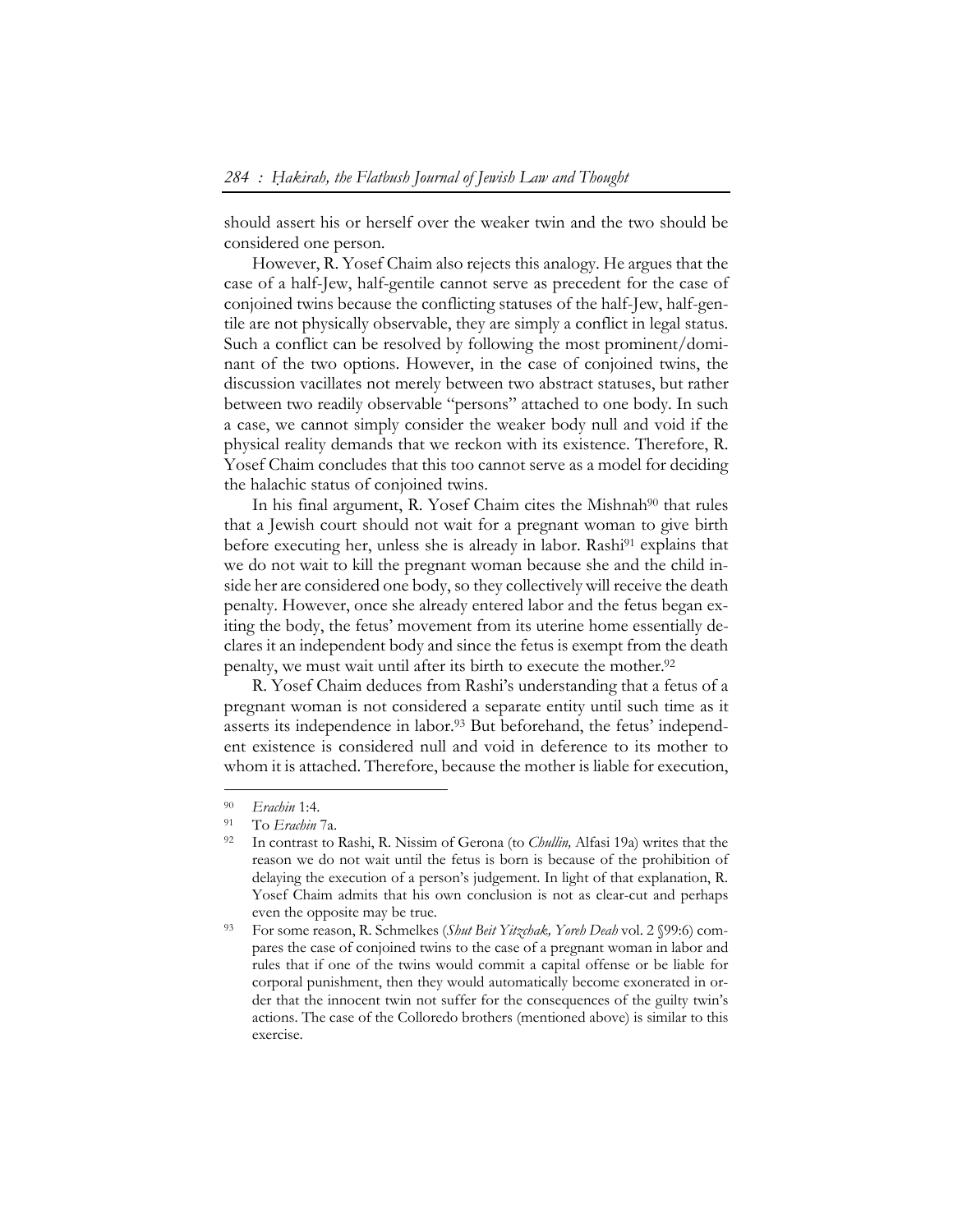the fetus is executed along with her. From this we see that even when dealing with two physically observable "bodies," the dominant body asserts its dominance over the weaker body and the two are collectively granted the status of the dominant body. According to this, R. Yosef Chaim concludes, conjoined twins are considered one person and collectively assume the status of the more dominant twin.<sup>94</sup>

## **Approach #3: Conjoined Twins are One**

This means that according to R. Yosef Chaim, a man is allowed to marry a set of conjoined twin sisters because they are considered one person and require only one *Kiddushin* to be given (to the dominant one). If the conjoined twins are male, then they receive only one portion in the inheritance of their father and they count as only one person for a *minyan*. In terms of marriage, if the dominant brother gives a woman *Kiddushin*, both brothers have effectively married her.

Nonetheless, this ruling should apply only if there is a dominant twin and a weaker twin, but in a case where there is no clearly dominant twin, it would seem that each twin independently asserts its personhood and they should be regarded as two different people. However, R. Yosef Chaim somewhat implies that he understood from Avicenna that in *all*  cases of conjoined twins, one must be dominant and the other, weaker. If that is the reality, then even if it is unknown which one is dominant, it would make no difference in halacha and they would still be considered one person. Therefore, in the case of marrying conjoined sisters, if both sisters agree to marry one man, then *Kiddushin* can be effected on both of them because either way the dominant sister already gave her consent. And in the case of conjoined brothers, if both brothers offer *Kiddushin* to one woman, she becomes wed to him/them.

#### **Conclusion**

 $\overline{a}$ 

We have essentially explored different places in rabbinic writings in which the phenomenon of conjoined twins appears. We surveyed various such examples and questioned whether the siblings should be looked at as one or two people. The contemporary story of the Hogan sisters served as our case study for questioning what exactly defines individuality in this context and we were left with the choices being either an independent sense of touch or an independent nervous system (or independent genitals).

<sup>94</sup> D. Engber, "If a Siamese Twin Commits Murder, Does His Brother Get Punished, Too?," *Slate Magazine* (January 5, 2010) also draws a comparison between the legal status of a pregnant woman and of conjoined twins.